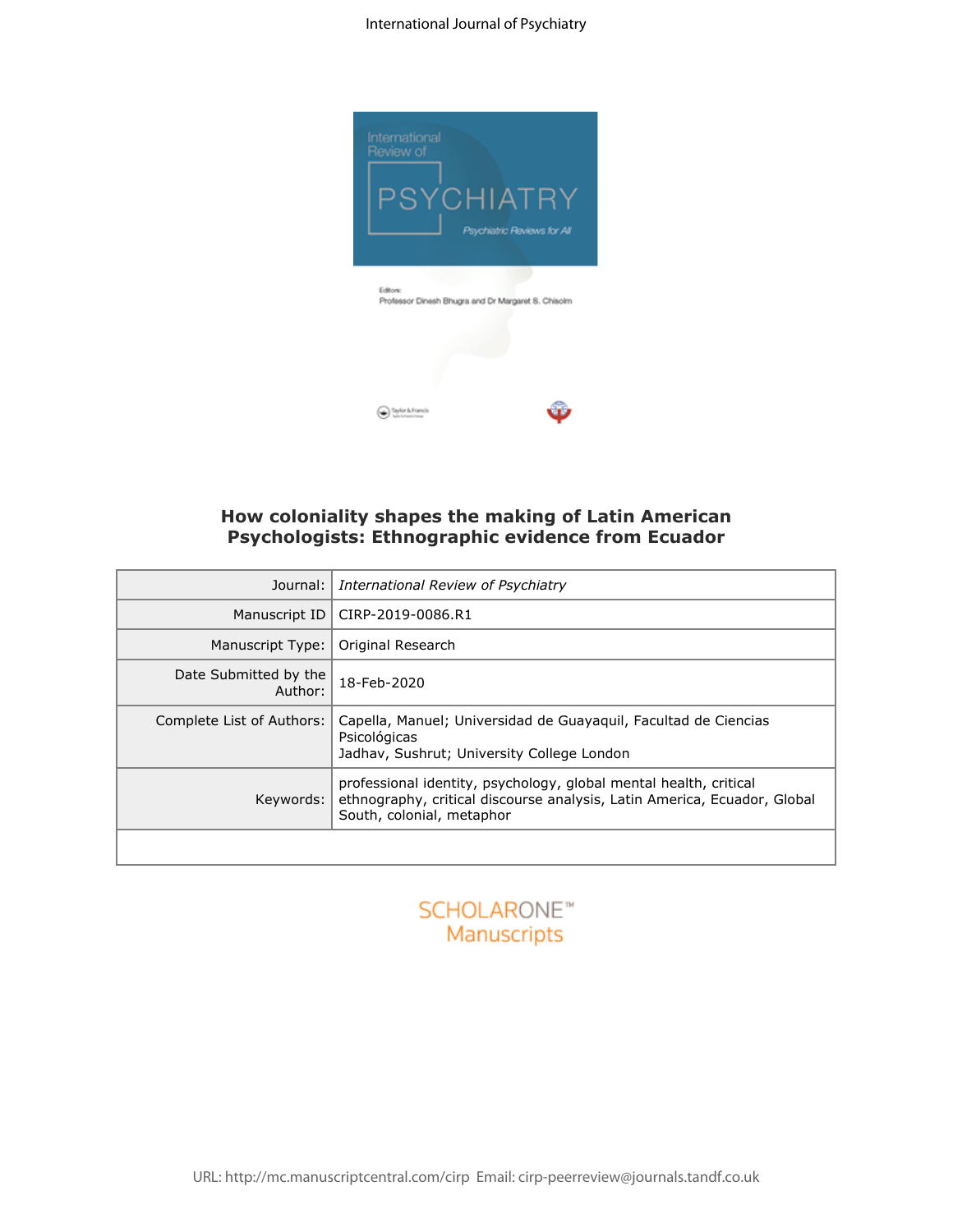# **How coloniality shapes the making of Latin American Psychologists: Ethnographic evidence from Ecuador**

I

Manuel Capella Palacios<sup>1\*</sup>

Sushrut Jadhav<sup>2</sup>

BSc Clinical Psychology, MSc Social Psychology, PhD. Assistant Professor of Social Psychology, University of Guayaquil.

 MBBS, MD, MRCPsyc, PhD. Associate Professor of Cross-Cultural Psychiatry, University College London.

\*Corresponding author. Universidad de Guayaquil, Cdla. Salvador Allende, Av. Delta & Av. Kennedy. Telephone/fax: (593 04) 2391004. Email:

[manuel.capellap@ug.edu.ec](mailto:manuel.capellap@ug.edu.ec)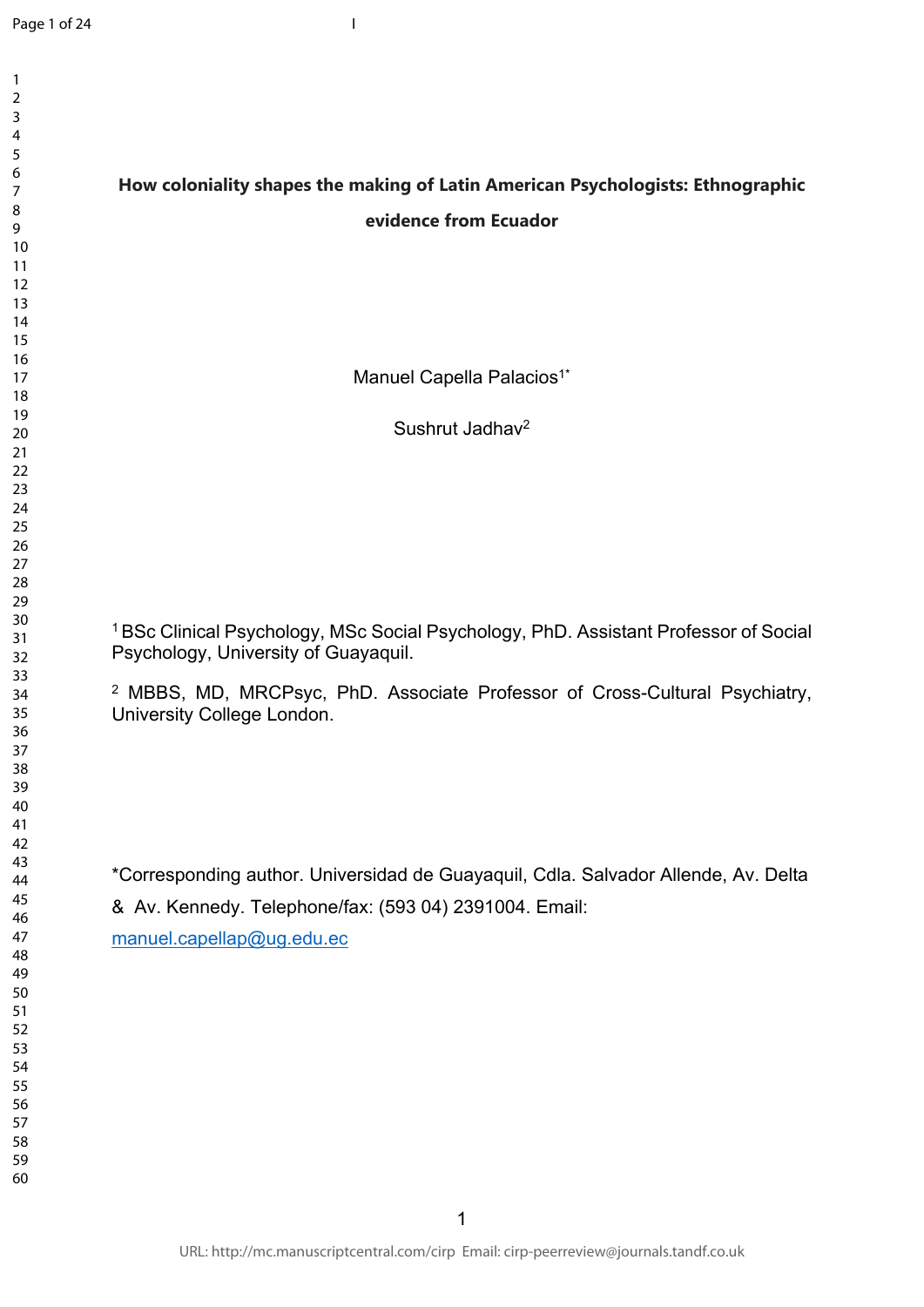### Abstract

This paper provides ethnographic evidence on how coloniality shapes the making of Latin American psychologists. A critical ethnography was conducted at a psychology training institution in Ecuador, consisting of twelve months of participant observation; forty-one semi-structured interviews; and analysis of academic discourse, photos, videos and relevant social media content. The research was guided by the tradition of Critical Psychology –specifically Liberation Psychology– and Critical Discourse Analysis. Findings suggest the pervasiveness of coloniality in the making of Ecuadorian psychologists and, hypothetically, of others in Latin America and the wider Global South. Interpretations also highlight the non-essentialist, non-dichotomist, 'messy' nature of such processes, a consideration which may advance current ethical and analytical debates on decolonisation. Echoing ongoing critical arguments, authors suggest that a 'help-as-war' metaphor is a category with potential value to contribute to such advancement, an approach that has important theoretical and pragmatic implications for researchers and practitioners.

I

Keywords: professional identity, psychology, global mental health, critical ethnography, critical discourse analysis, Latin America, Ecuador, Global South, colonial, metaphor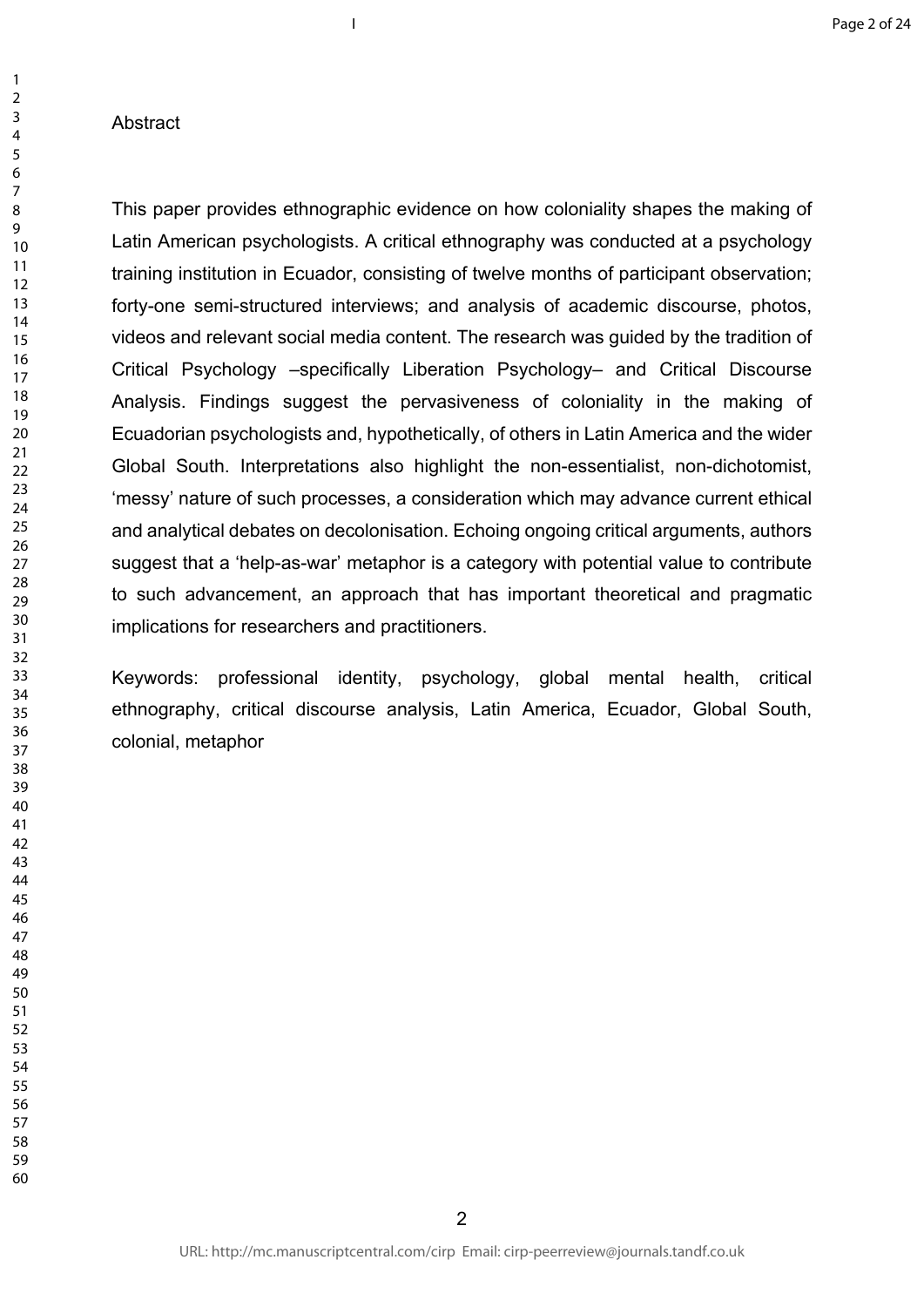## **Introduction**

The globalisation of hegemonic psychiatric and psychological knowledge can result in colonial cultural violence. This is a well-known idea within the community of critical psychiatrists (Bracken et al., 2012; Bracken, Giller, & Summerfield, 2016; Jadhav, 1995); and critical psychologists (Barrrero, 2017; Parker, 2007; Pavón-Cuéllar, 2017; Teo, 2015), including those ascribed to the Latin American tradition of Liberation Psychology (Martín Baró, 1998). In fact, Liberation Psychology examines forces that oppress subjects, "many of which have their origins in histories of colonization and continue through global multinational and capitalist structures" (Moane, 2014:1079– 1080). Arguments within Liberation Psychology are *relatively* consistent: epistemological and pragmatic resistance to the acritical regurgitation of globalised knowledge, and a desire to transform psychology into a field working with, and for, those oppressed by structural and cultural violence (Martín Baró, 1998). However, despite the existence of valuable armchair theorisation and reflexive accounts, there is a need for *evidence* in order to advance such agenda, including critically analysed "evidence that links the local to the global" (Fine, 2012:435).

This paper presents ethnographic data gathered at a psychology training institution in Ecuador. Data was gathered in the context of a more comprehensive ethnographic research which explored the local construction of professional identity from the perspective of Critical Psychology, with a focus on Liberation Psychology (Capella, 2019). Findings presented here relate to two research objectives of that project: providing ethnographic evidence on the diverse ways in which undergraduate and graduate psychology students construct and perform their professional identity, and propose potential analytical categories that could advance academic dialogues. When analysing the ethnographic data, authors addressed the following questions: Is the professional identity of local psychologists colonised? If so, in which ways? What analytical categories would help us to grasp the complexity such process?

Findings illustrate how the coloniality implied in the globalisation of psy knowledge from WEIRD (western, educated, industrialised, rich and, allegedly, democratic) nations into psychology training within the Global South is quite evident. Authors suggest that one of the ways through which such coloniality can be interpreted is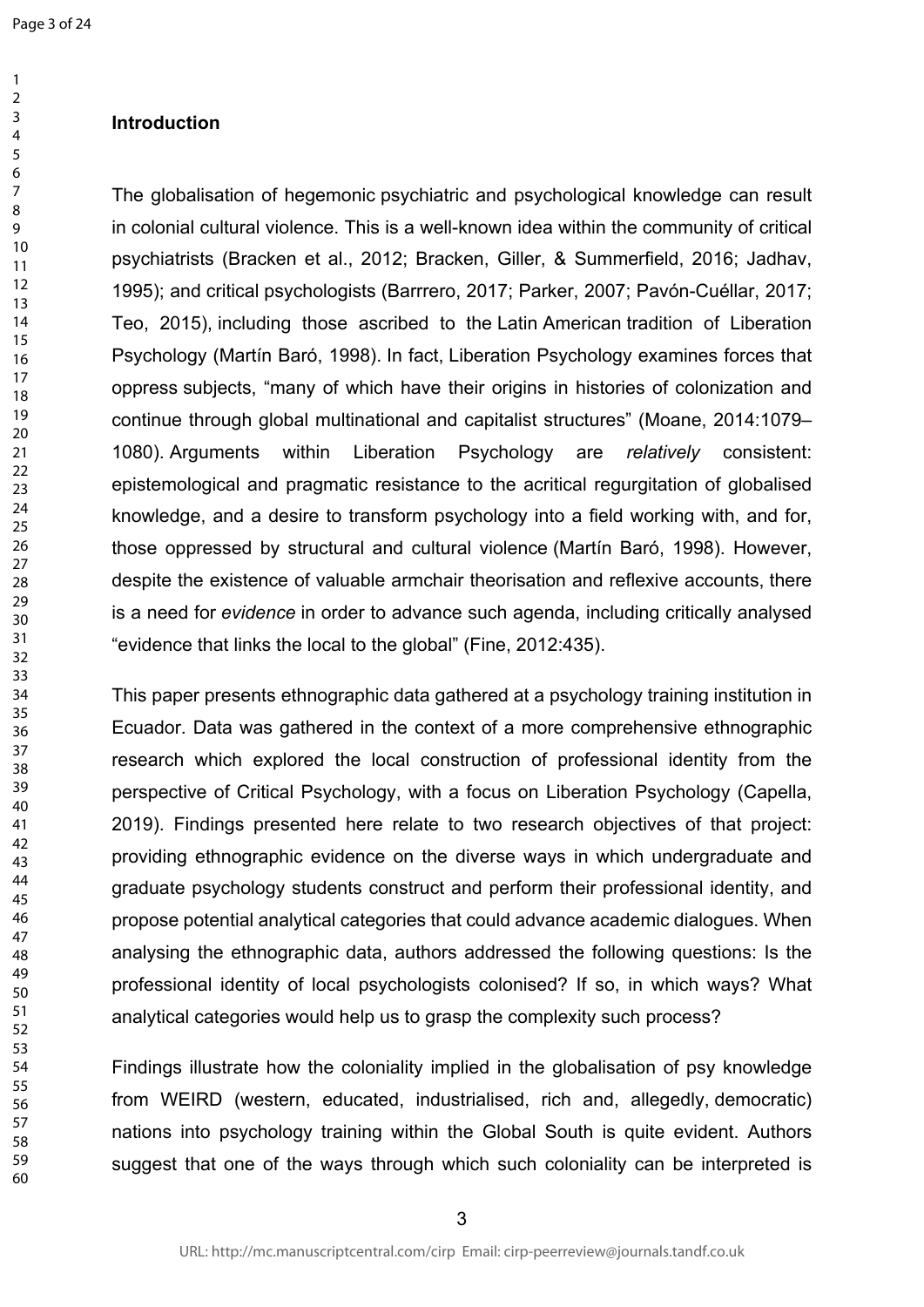through a 'help-as-war' metaphor. While findings support most critiques of globalisation, they also suggest that armchair theorisations of the global versus the local assume a deadlock. Evidence is needed to advance this discourse and reiterate that "good ethnographic research can make a significant contribution to moving beyond this impasse"(Jain & Orr, 2016, p. 688). Such evidence can potentially aid the academic and ethical-political project of decolonising psy professions, this is, to achieve some form of subversion of power asymmetries involving knowledge from the Global North and the Global South (Martín Baró, 1998; Mills, 2013; Pillay, 2017; Santos, 2014).

Examining the link between the global and the local requires a conceptual clarification of three interlinked concepts related to complex power relationships: coloniality, psychologisation and psychologism. *Coloniality* refers to a historicallyrooted structural and cultural power derived from a colonial logic, which is pervasive in contemporary human societies both in the Global North and the Global South (Mignolo, 2017). It shapes what we should know and who we should be. In provocative terms, Mignolo describes such logic as a ethnocentric western "virus" (2017:39), one that can infect the minds and practice of psychologists, who may judge normality in terms that disregard "its fit for local ecology" (Adams et al., 2017:14). This is problematic if we accept the value of ecological approaches and intercultural respect in the fields of psychiatry and psychology (Capella & Andrade, 2017; Jadhav, Jain, Kannuri, Bayetti, & Barua, 2015). By *psychologisation,* we refer to processes "by which psy-knowledge becomes dispersed and globalised" (Klein & Mills, 2017:1991), even into "fields which are supposed not to belong to the traditional theoretical and practical terrains of psychology" (de Vos, 2012:1). Finally, by *psychologism* we refer to the way psychology can divert the focus from "oppressive structures" into "individual and subjective factors" (Martín Baró, 1986:222).<sup>1</sup> These three core concepts are examined in this paper, highlighting their analytical value, but also problematizing their essentialist and dichotomist use.

This and other quotes from Spanish sources had been translated by the first author.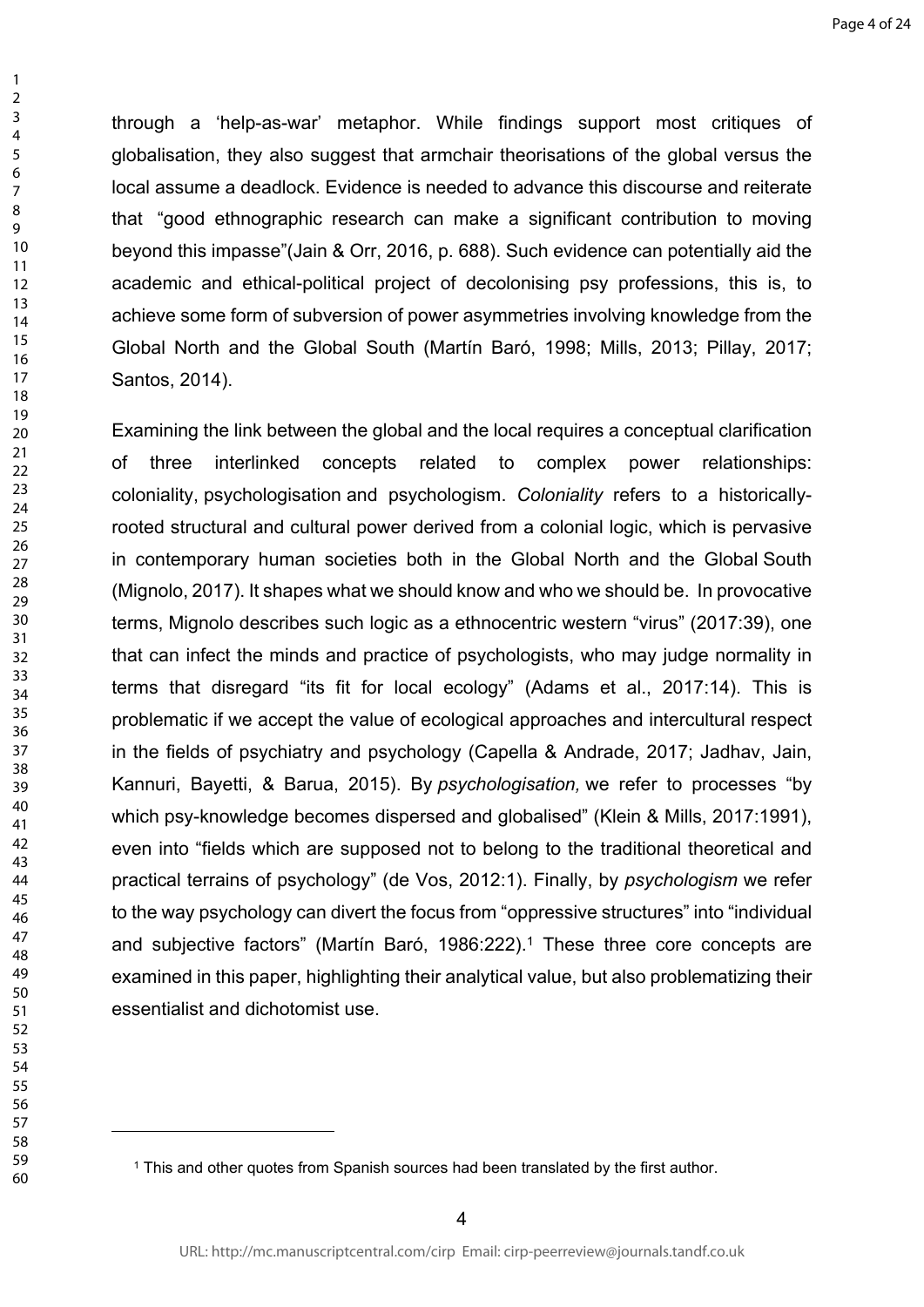Processes that can be interpreted though these concepts have long reached the Global South, including Latin America. For example, through a moral call by the Global Mental Health Movement (GHM) to globally 'scale up' WEIRD knowledge (Patel, 2012). Such agenda relies upon an Evidence-Based Paradigm (EBP), which works on the WEIRD assumption that the best evidence is quantitative and approached mainly through the lens of orthodox epidemiology and clinical trials. While considering some possible benefits for those suffering from mental illness in the Global South, many critical scholars and practitioners have opposed the agenda of GMH, on epistemological and ethical bases (e.g., Bracken et al., 2016). Ethnographic inquiries associated with such critiques have illustrated the potential violence inherent to GMH (Jadhav et al., 2015; Jain & Orr, 2016; Mills, 2013).

Discourse is key to the expression, reproduction and contestation of coloniality, and metaphors are a key part of discourse. Metaphors are powerful, they shape the way people think, live, and experience suffering (Lakoff & Johnson, 2003). Understandably, it is an area of interest for critical discourse analysts (Fairgclough, 2013). One of the ways coloniality may express itself is through a 'help-as-war' metaphor (Capella, 2019), this is, to provide help in a way that frames the recipient as a potential adversary to be 'collapsed' for their 'own good' –changing parts of their culture; destroying their defence mechanisms; and extracting a hidden "truth". This echoes the idea of violence "in the name of progress" (Mills, 2013:68), and, as the evidence here will suggest, leads to complex ethical and clinically relevant concerns.

Suffering in Ecuador is shaped by its troubled past and its contemporary reality (Capella, Jadhav, & Moncrieff, 2019; Cruza-Guet, Spokane, Leon-Andrade, & Borja, 2009). Most people (71.9%) categorise as *mestizos* ("mixed race"), 7.4% *montubios* (rural coastal people), 7.2% African-Ecuadorians, 7% indigenous and 6.1% white. The vast majority speak Spanish, and are religious (Catholicism, followed by other Christian faiths). There is salient poverty, classism, racism and gendered oppression. The globalised language of epidemiology frames 'mental' suffering, primarily, as 'mood disorders' and 'substance abuse', while teenage pregnancy is also a major problem (Ministerio de Salud Pública, 2014; Panamerican Health Organization, 2012). The State faces these and other challenges with scarce resources, while declaring its interest in providing intercultural and community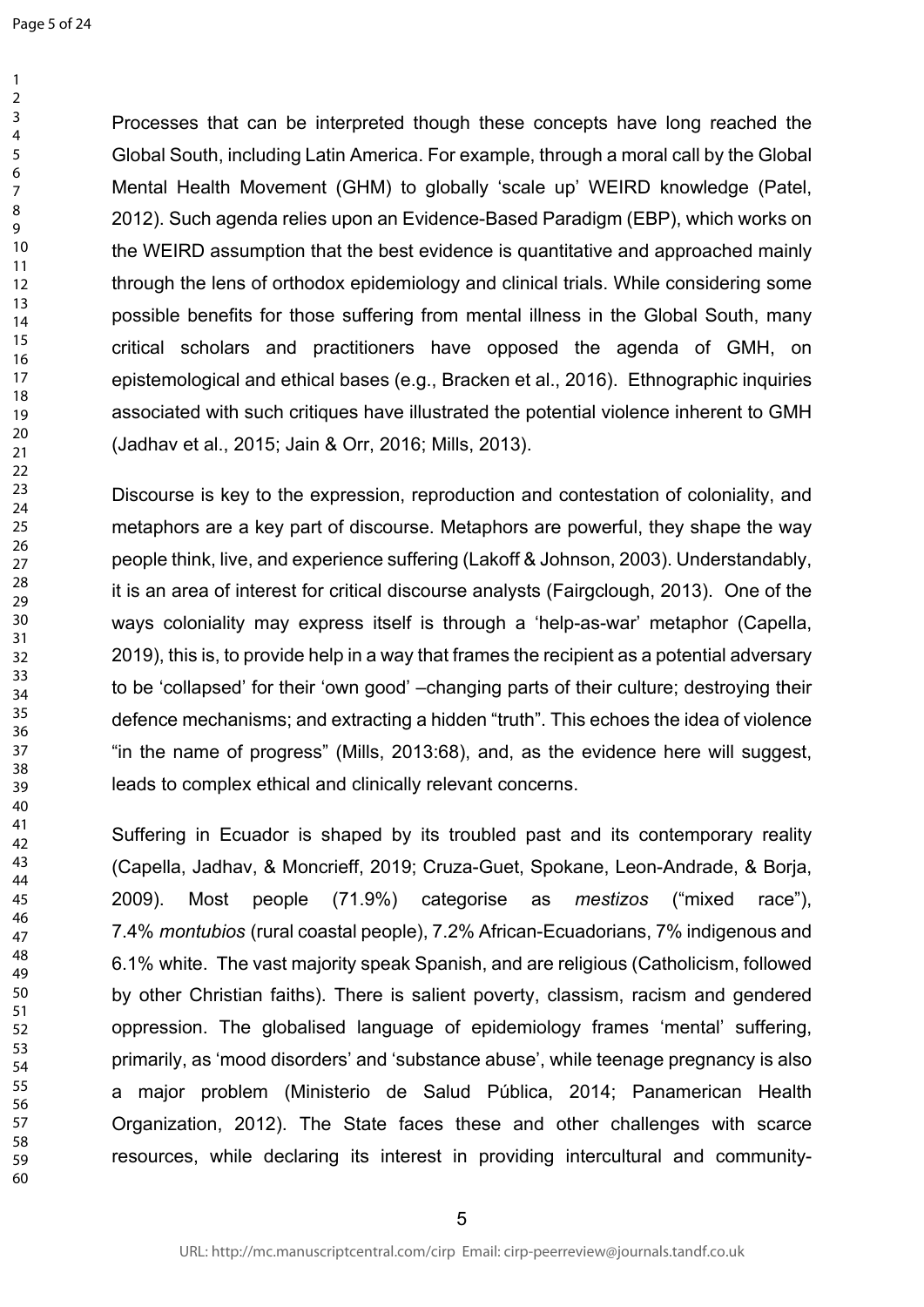oriented care. Notably, the national constitution is anti-colonial, declaring to be "against all forms of colonialism" (Const., 2008), to which extent such well-intended ideals had been accomplished is still a matter of debate.

#### **Methods**

In the context of a critical ethnography on the professional identity of psychology trainees in Ecuador, the first author conducted a 12-month period (2015-16) of participant observation (Capella, 2019). Such technique was complemented with semi-structured interviews with 41 subjects, the vast majority from low-income/middleincome backgrounds (25 undergraduate psychology students; 6 graduate psychology students; 5 teachers of the psychology programme, at the undergraduate level; 1 cleaning/maintenance staff at the psychology facility; 2 informal workers in campus; 2 recipients of pre-professional help in deprived areas). Analysis included academic discourses, photographs, videos and social media content.

The selection of participants was purposive and strategic, conducted through snowballing, and based on fluid ecological interactions during fieldwork. The purpose was to explore the construction of professional identity from the perspective of critical psychology. Thus, the ethnographer privileged the selection of subjects who had key inputs to offer (based on their roles in the field vis-a-vis the subject and critical perspective of the research), and/or whose identities were disvalued by hegemonic local ideology (e.g., based on place of residence, class, ethnicity and/or gender). As the ethnographer attended diverse courses –mainly with one group of advanced undergraduate psychology students (who also conducted pre-professional community practice as part of training) and one group of graduate students (the majority of which were also clinical practitioners)– he also collected data related to academic discourses. For example, expressions used by teachers and trainees during class sessions, but also in other locations within and outside campus, and the overall approach and content of several of their textbooks and written reports. Findings presented in this paper include only excerpts relevant specifically to the exploration of the help-as-war metaphor, in relation to coloniality, psychologisation and psychologism.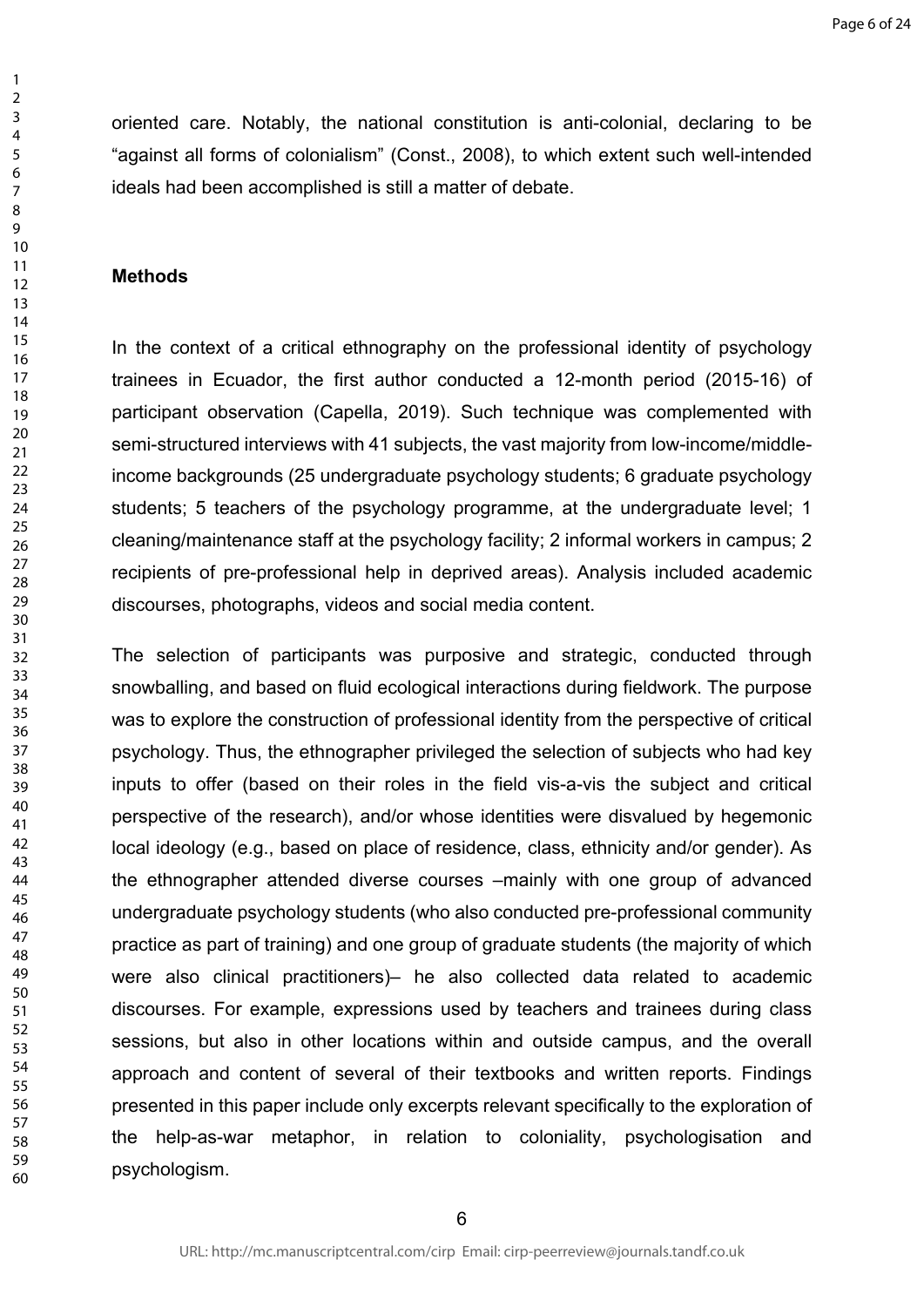Following Madison (2005), the study aspired to unpack unjust power asymmetries "through the overt polemics of the researcher" (p. 6), understanding each participant as an active subject, not an "artifact captured in the ethnographer's monologue, immobile and forever stagnant" (p. 10). Such polemics were salient during data analyses, and much less so during most field work interactions which were driven by efforts to retain an emic approach. The ethnography was conducted 'at home' (Dongen & Fainzang, 1998), given that the first author is an Ecuadorian psychologist. The first author selected a 'strategic site' –the training institution– from where he "followed" participants into other spaces –e.g., sites for pre-professional practice (Marcus, 2009). Data were considered from the standpoint of critical discourse analysis, with a focus on domination and resistance. Discourse was analysed in relation to "extra-semiotic elements in relevant practices, institutions and events" (Fairgclough, 2013:226). A social wrong was identified –associated with the potential cultural violence of dominant psychology– analysing obstacles to address it, its role in sustaining the status quo, and alternatives to transform it (Fairgclough, 2013).

As institutions of its type in Latin America, the strategic site has a turbulent political past, including the influence of oppressive dictatorships during the cold war era, being resisted by teachers and students (Capella & Andrade, 2017). WIERD psychology began to be taught since the 1960/70s –in such political context– next to other approaches associated with soviet and Cuban psychology. Since the 1980s, and for over twenty years, neoliberalism became the dominant ideology. More recently (2007– 2017), the training institution was influenced by a national policy of 'Good-Living': a focus on rights, equality and environmental sustainability (Asamblea Constituyente, 2008). Presently (from 2017), national policy has shifted again to the right of the political spectrum, also influencing the strategic site. In practice, the examined training programme had an eclectic and diverse approach. Despite the significant presence of courses related to community psychology –including some teachings by Freire (1970)– most textbooks and practices were in-tune with WEIRD psychology. Further institutional details are omitted due to ethical considerations.

While this paper has the main strength of contributing to international dialogues based on critical ethnographic data, it also has some limitations. It does not present further macro-sociological analyses, comparative ethnographic methods, nor extended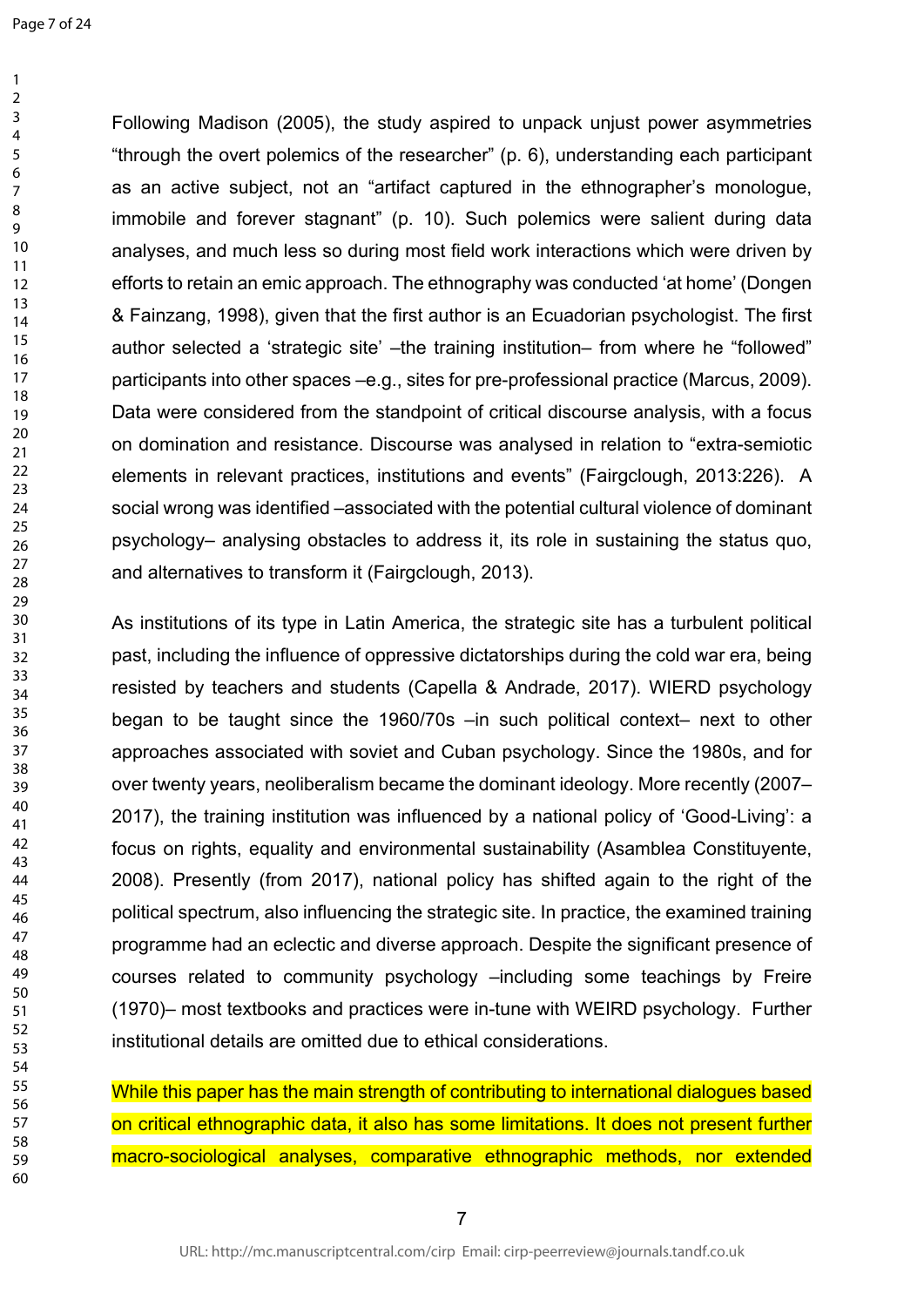discussions related to wider critical and community-focused literature. In addition, other voices of subjects not formally associated with psychology are absent, and require much further attention in future research.

The role of *ethnographer* – gathering and analysing data - corresponded to the first author, a male, *mestizo* Ecuadorian critical psychologist, with clinical and social expertise, trained in Ecuador, Spain and the UK; he studied in the strategic site around fifteen years ago, and currently works there as a lecturer and researcher. He did not have a job association with the institution when the ethnography was conducted (except for one month, towards the end of fieldwork). The second author (SJ) was the primary supervisor of the research and contributed with analytical and stylistic inputs; he is a male, Indian, cross-cultural psychiatrist with expertise in the UK and abroad. Both authors share the view that the mental health field has an ethical imperative of becoming more responsive to the experiences, culture and needs of the people, especially those who had been marginalised the most, locally and globally. While having particular positionalities, their own identity is related in different ways to a "history of colonization and disenfranchisement" (Madison, 2005:9). In this sense, findings are meant to be read as partial and situated (Martín Baró, 1998).

### **Findings**

Interpretations are presented under four interlinked sub-sections: 'foreign things' and 'third-world thinking'; the WEIRD and the local; psychologism; and help-as-war.

### *'Foreign things' and 'third-world thinking'*

Training included decontextualized WEIRD knowledge, uncritically evoked vis-à-vis local culture: "we have many foreign things, but little of our own", said a student in class. In the words of an interviewed student: "we Ecuadorians have a low selfesteem". What is "foreign" was quite valued: "they [foreign psychologists] are, like, they study more and are more advanced. In contrast, we don´t", said a different interviewed trainee. A graduate student –who worked in a deprived urban area– said during her interview:

"There is not an Ecuadorian psychology. There is not much research here in our country, I think. Obviously, what we read comes from abroad. From other countries, other places. But, the difficult issue is to try to apply the theories we read to our setting, our social reality. Many things change then".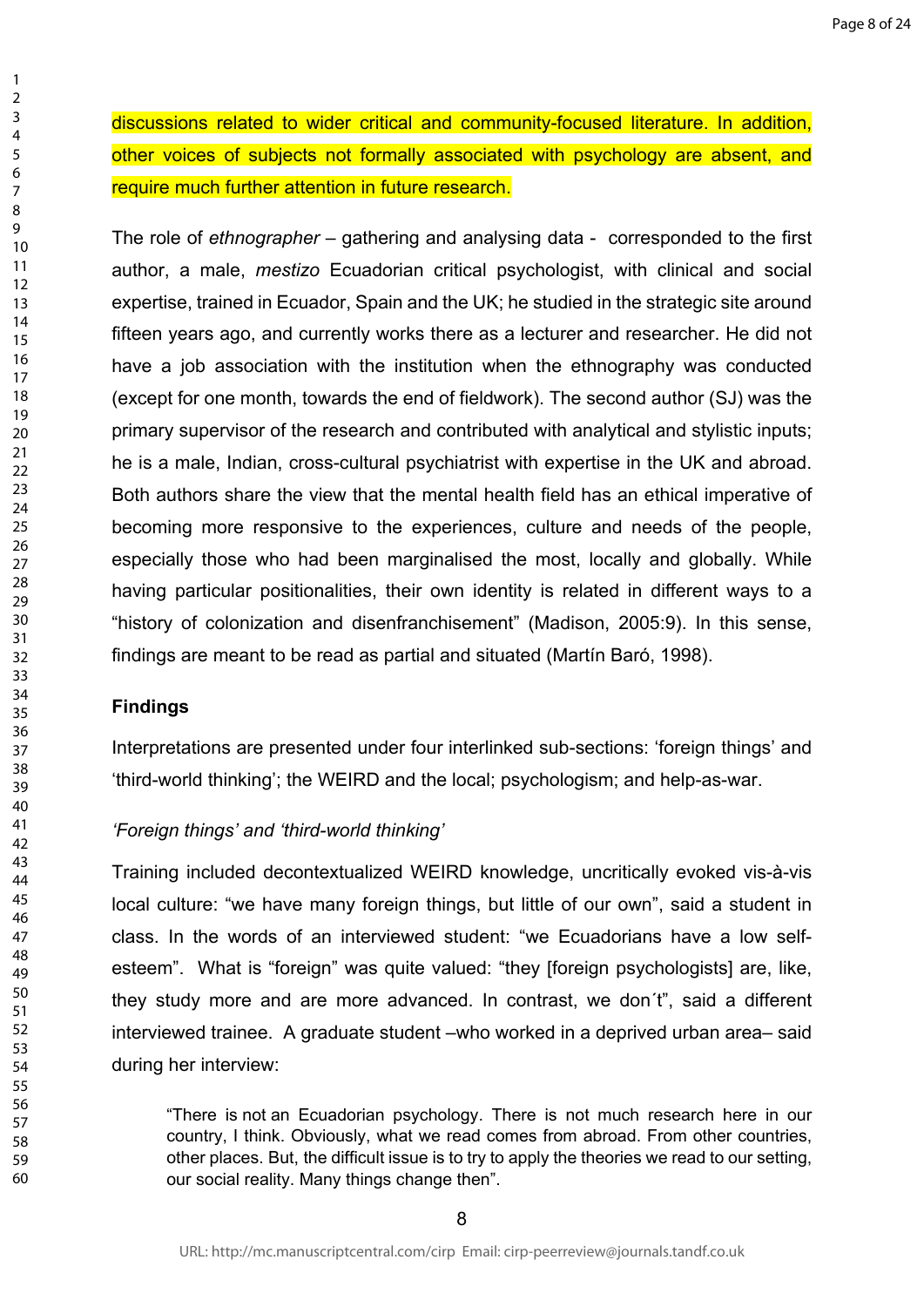Examples of the value given to what is 'foreign' were many. In class, a teacher legitimised a Spanish instrument to screen gendered violence, essentially because it was based on 'the European system'. Knowledge emerging from the World Health Organization (WHO) was visible at academic fairs, open houses, and classroom content commemorating 'official days' (e.g.: gender-violence day; substance abuse day, etc.). A teacher told the class about an upcoming "community intervention": it´s "very simple", this is "a WHO model" and "you will apply this model".

Time constraints, a managerial approach, and lack of reflexivity seemed to lead to 'simple' actions and ad-hoc use of foreign 'instruments'. There were a few minor exceptions during fieldwork, usually in the context of private conversations with the ethnographer. For example, a student questioned the cultural validity of a questionnaire poorly translated from English; and a teacher –after the ethnographer suggested the theme by the end of field work– said that the content of a recent local course promoted by the WHO and the European Union was "too gringo" (i.e., culturally unfamiliar).

A different type of discourse was explicit about valuing what is foreign and disvaluing what was framed as local "third-world thinking". For example, the same lecturer who prescribed the "simple" WHO instrument, in confidence, expressed to the ethnographer some worries: Europeans "see us like Indians", as, unlike us, Europe and USA have the "best universities". The teacher feared that the ethnography would expose the flaws of local training. A different lecturer, during her interview, critiqued local "patriotic" views: "This is third-world thinking. And because of that we continue `developing´, and never cease to `develop´". A similar idea was held by a third teacher –usually in private, but occasionally in class– at different times during field work:

 "I am Ecuadorian and everything, but the books written by Latin American authors are too superficial and sometimes badly written"; in contrast, there are "more developed countries", "more important countries" than Ecuador; science is written in English "due to scientific reasons"; "neither Ecuador nor Latin America have made important contributions to clinical psychology", as there is a local "scientific and professional underdevelopment"; thus, "it is pointless that we aspire to impose a (locally designed) format internationally"

Coloniality, and –apparently– marginal and non-conscious resistance to it, were interpreted in these and other local discourses.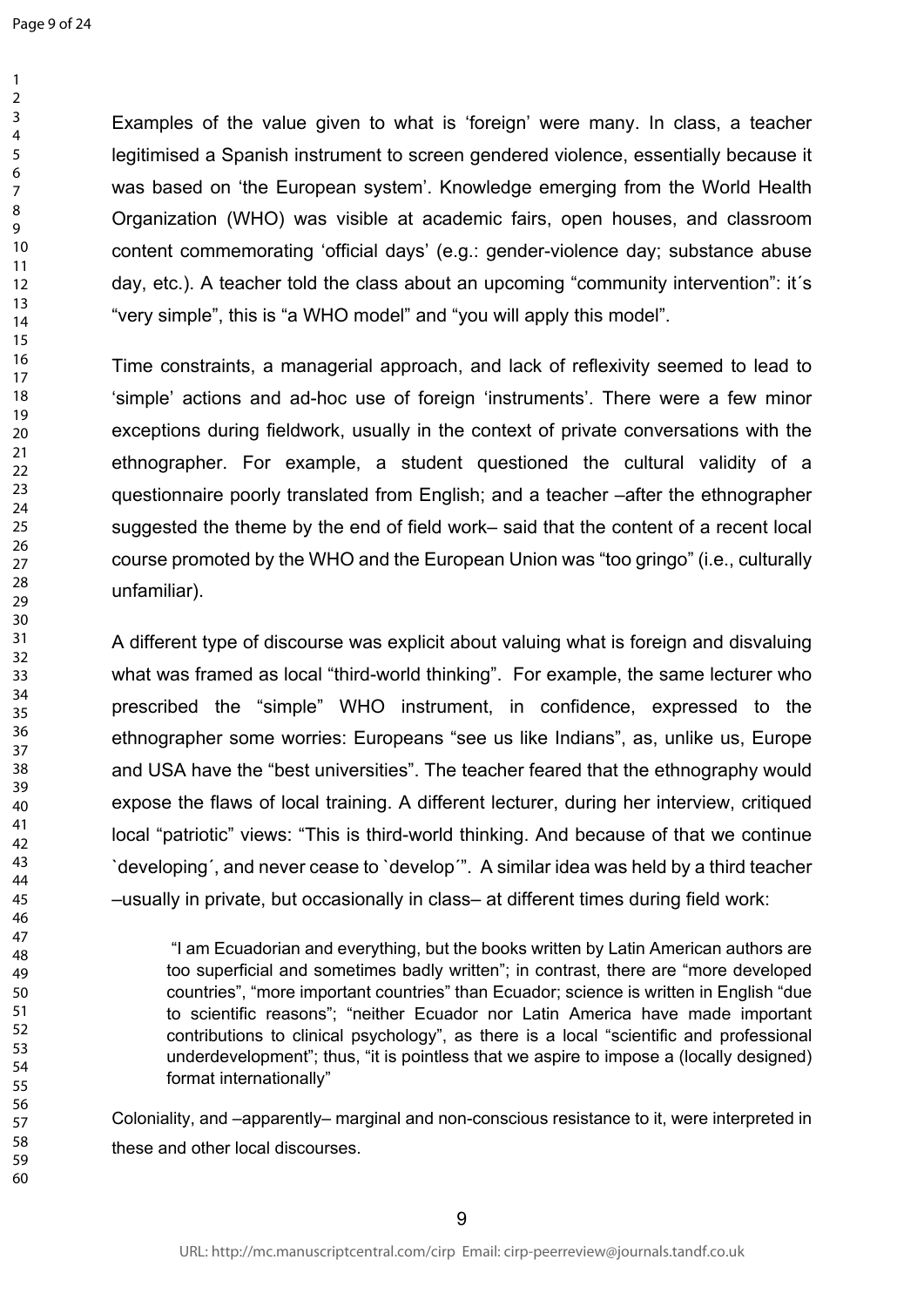### *The WEIRD and the local: "No pure diagnoses"*

Literature utilised in the training programme was diverse, and illustrated hybridity across hegemonic and non-hegemonic sources. However, coloniality was easily interpreted, as most textbooks included WEIRD content, which most teachers and students considered the gold standard to be framed as knowledgeable. This included content from the USA and Spain; ICD; DSM; Gordon Allport´s work on personality; Diane Papalia´s work on orthodox developmental psychology; systemic theory regarding family (e.g., Minuchin, Satir), among many others. The teaching of history was also illustrative of coloniality. The ethnographer failed to find a student who was knowledgeable on the nuanced and complex –many times, violent– history of psychology. Instead, the myth of Wundt´s laboratory, and seminal figures (e.g., Freud, etc.) took over the dominant narrative. When the ethnographer asked a black student why she was not taught about social Darwinism or theories by any African-descendant or indigenous psychologist, she said: "they don´t teach us that". She thought it should not be taught, as it would potentially lead to racist comments and jokes among the student body.

Two examples of WEIRD literature were salient to the ethnographer. The first, a compilation of instruments for evaluation and diagnosis, mostly WEIRD tests. The second, a book on 'abnormal psychology' originally edited in the USA (translated as 'Clinical Psychology', with a biomedical and cognitive orientation), with 'cases' that were not always congruent with most local problems experienced by the majority of Latin Americans (e.g., the suffering of USA war veterans, sexual pathologies such as vaginismus, a troubled son of a wealthy banker, a teenager suffering due to acne, etc.). The two WEIRD books had covers that used metaphors of the mind as a puzzle or lock, and of psychologists as experts (e.g., male, white scientists in white coats) who held the key to solving the enigma (e.g. through tests, psychiatric diagnoses, and/or psychotherapy).

In contrast, there was another type of literature, less common, which seemed to orbit towards different forms of resistance. Particularly –but not exclusively– the literature utilised in courses associated with community psychology, popular education or human rights. Soviet cultural psychology (e.g., Vigotsky) was a major influence at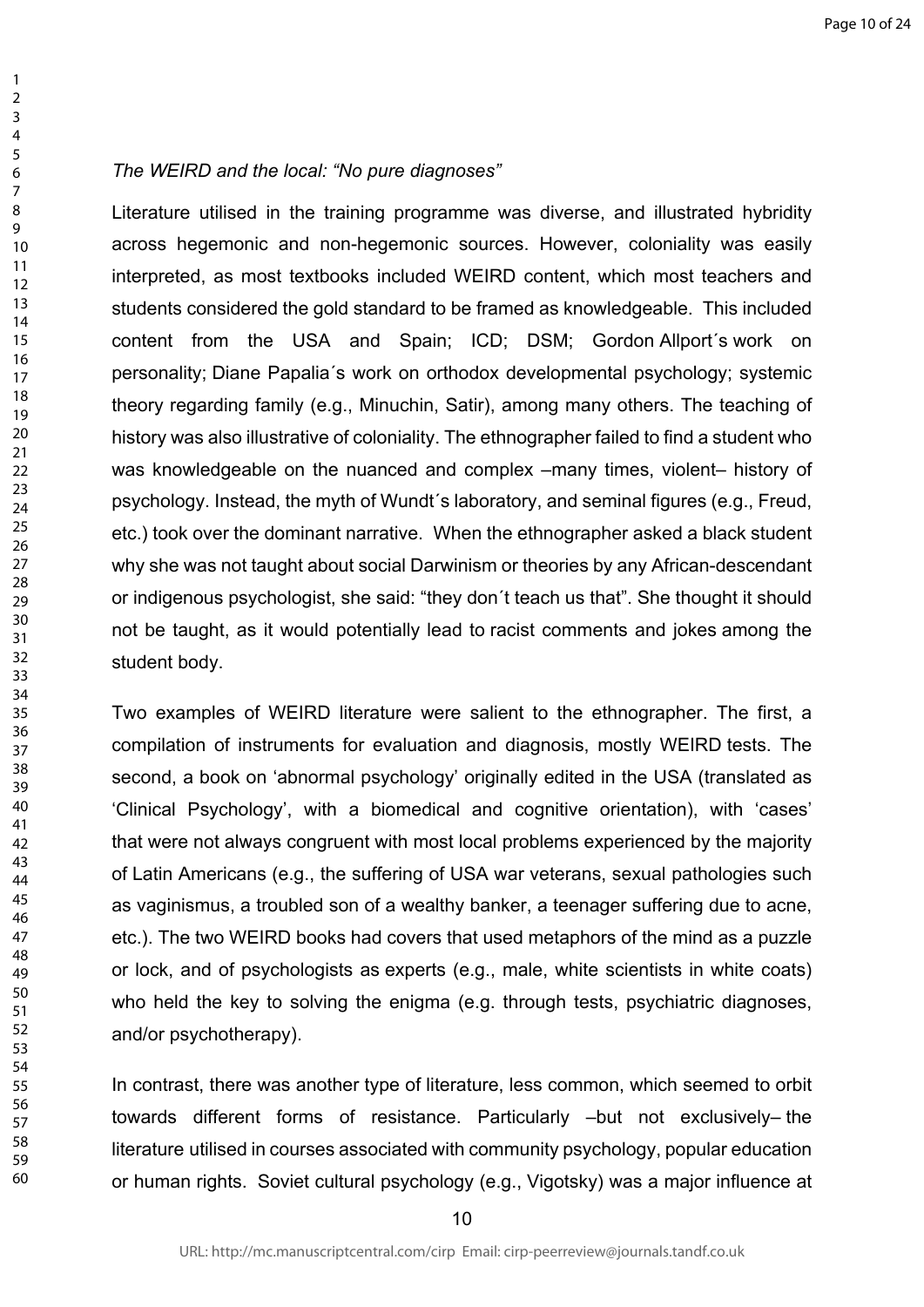the institution since the late 1990s, although its teaching –with some exceptions– was not especially salient at the time of the ethnography. One radical example of non-WEIRD literature was a political book entitled Writings for the  $21<sup>st</sup>$  century youth (with a picture of "Che" Guevara on the cover). Apparently no longer in use –but utilised for several years before the ethnography– this artefact embodied the effervescent leftwing political past of this particular institution, and the Latin American tradition of a Marxist psychology. Even in courses with a very salient biomedical and cognitive approach, relatively subtle forms of resistance could be interpreted. For example, a lecturer teaching one of such courses said in class: "not all the criteria of the DSM-5 can fit the condition of the individual"; in some cases, "there is no pure diagnosis". As for explicit critiques to WEIRD theories, only once, in private, a senior lecturer –aware of the ethnographer´s interest– complained that developmental psychology taught locally was not predicated on indigenous experiences.

Some students said they did not have enough time to read, or displayed little interest in reflexive reading. This frequently resulted in some of them citing authors, but not engaging with their ideas. This was the case, for example, with a book widely utilised in community-related courses. It included Freire´s views regarding liberation and respectful intercultural dialogue, but this seemed incongruent with the way students –and teachers– were discussing and applying such ideas. Moreover, the book cover depicted a group of smiling, white, blonde young people, which contrasted with the non-whiteness of the local majority. The subjects on this cover actually look like foreign "gringos", as a student said when called to attend to the incongruence embodied in the artefact. Again, coloniality seemed present, even domesticating and instrumentalising critical Latin American authors.

Literature and artefacts explicitly linked with GMH and EBP were *not* salient during the ethnography. There were only two exceptions. The first, a lecture by a Spanish psychologist, who invited the audience to rely on "scientific evidence" and offer patients treatment that had "shown to be effective". The second, a psychiatrist from an external institution, who mentioned –at a different training programme– how EBP was not based on outcomes of clinical trials with large samples, but about doing "whatever works for a specific patient*"* (thus, evoking a meaning that is contrary to the international use of the term). These –as those previously mentioned– can be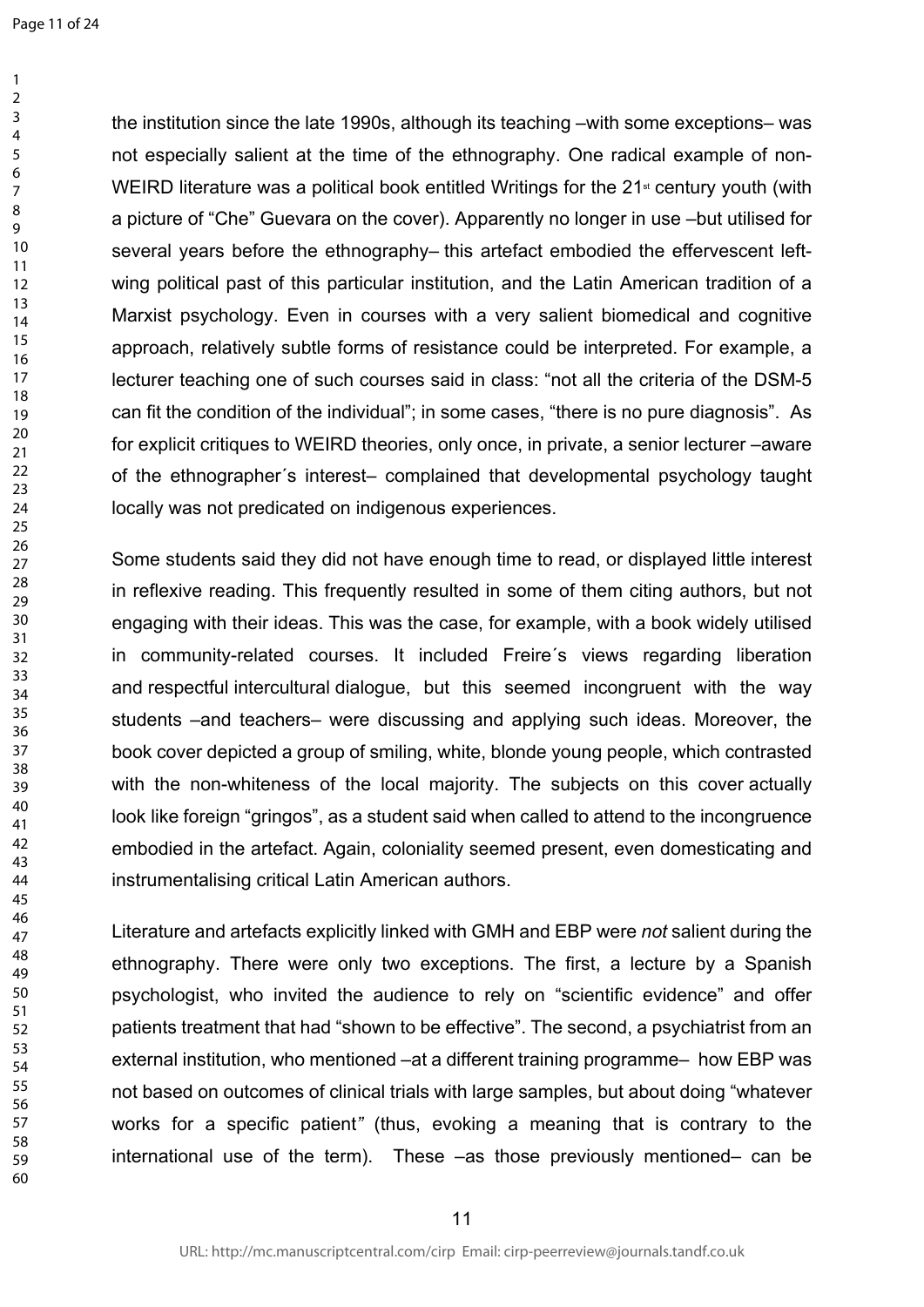interpreted as relative subaltern expressions of resistance, despite the fact that the local cultural landscape seemed fertile for "foreign things" that would help Ecuadorians overcome alleged "third world thinking".

# *Psychologism: "Everything is up to oneself"*

Psychologism was prevalent in the interpretations derived from the ethnography. One example refers to the idea that poverty is an individual problem. The ethnographer heard this on several occasions inside the training facility, usually during informal chats, sometimes said by low-income students. Poor people, some discourses highlighted, "do not aspire more", have a "mediocrity in their thinking", lack "motivation" and a "desire to progress", or are "conformist". In the words of a low-income student: "poverty does not exist. What exists is the delusion of poverty" (i.e., a belief of being poor). A different low-income student said during her interview, when discussing substance abuse in deprived settings: "Honestly, I don´t believe [the cause] is poverty"; "I believe that lack of culture, the lack of self-esteem, that is what is causing the use of these substances. Lack of coping [skills] regarding problems". They finalised the interview with these spontaneous and revealing views:

 "everything is up to oneself, (and) the decisions we make. And that is what we do when we do psychology: to remind our patients - the subject - what values, which [individual] structures can he have in his temperament, in his character, to help him improve"

As said by a bright student in class, psychology seemed to be about findings "variables that are *inside the individual*". This applied to many situations, including placing violence and addiction inside the individual, rarely addressing the political and economic system that shapes suffering. As put in class by the same cognitively oriented lecturer who rejected "pure diagnoses", "the environment" is important; however, this:

"does not imply that the psychologist will improve the environment"; instead, "it is the subject´s perspective which will be modified".

There were only a few relative exceptions of resistance to psychologism. For example, a psychologist-postgraduate student during an external training activity, highlighted that mothers´ failure to guide their teenage daughters may result in unwanted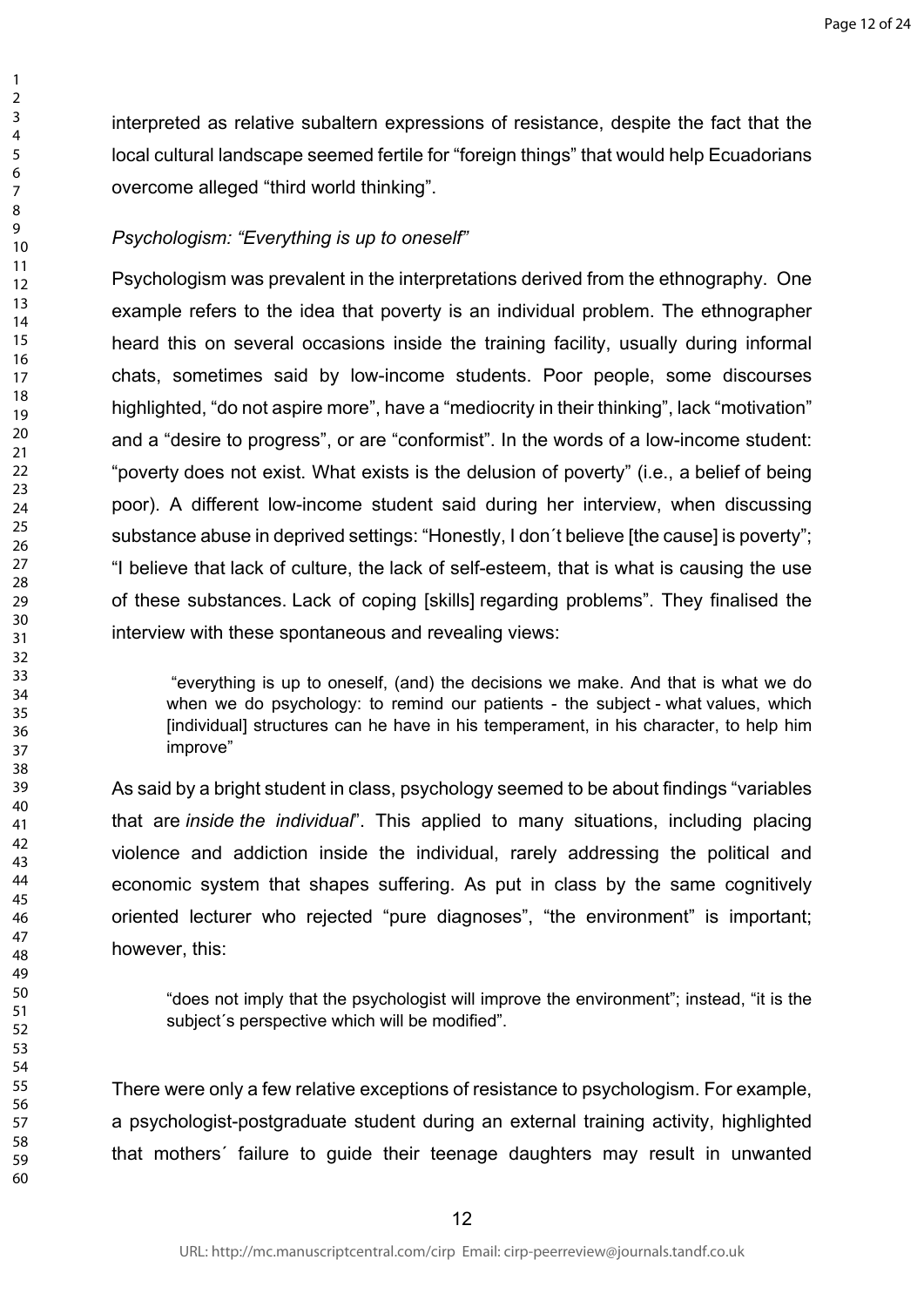pregnancy, but that work demands –and time constrains– placed on those mothers also played a role. A lecturer shared a similar idea in class in one occasion, and a lowincome interviewed student said that work demands can make it difficult for parents to "take care of children" properly, resulting in kids increasing their chances to joining "gangs" or do "drugs. A different psychologist-postgraduate student told the ethnographer during her interview, that people living in deprived areas – she had worked with many of them– experience life as if "they live in a dark tunnel, and further ahead there is only more darkness". A low-income student living in one of such places, confirmed during an interview that such settings can "depress you" and "make you feel bad". Despite these subtle, relative and marginal forms of cultural resistance, psychologism seemed to prevail.

### *Help-as-war: The "weapons" of Psychology*

"So, in all places: the psychologist. In all social areas they need a psychologist" (Psychologist, high-rank Faculty manager, during a formal ceremony).

As illustrated by the preceding quote, there seemed to be a dominant institutional ideology which justified psychologisation; even if those being "helped" by psychology did not request it or even resist it. The ethnographer interpreted this as a *help-as-war*  metaphor. Such metaphor will be unpacked in the following paragraph, through verbatim expressions stated by students and teachers during fieldwork.

Driven by altruism, powerful psychologists use certain "weapons" against "service users". The aim is to destroy "resistances", make subjects "collapse", "force them" to reveal information which is "extracted" in order to unveil "the truth", and/or to persuade them to "change" for "their own good". "Weapons" are used in diverse ways, requiring various "communicational skills". For example, children´s distress can be instrumentalised to lead carers into accepting their parenting mistakes. As in a violent "boxing match", psychologists can make a "head-to-toe screening" for diagnosis. As a spy, psychologists can bond –"by any means" necessary– with a child to extract data about her mother (a child in this position was referred to as "the secret weapon" by one student). They can act like "friends" with patients, or being more dominant with them, keeping "control" of the session ("techniques as to not let myself be put down", as put by an experienced therapist lecturing a course). Beneficiaries of help ("patients",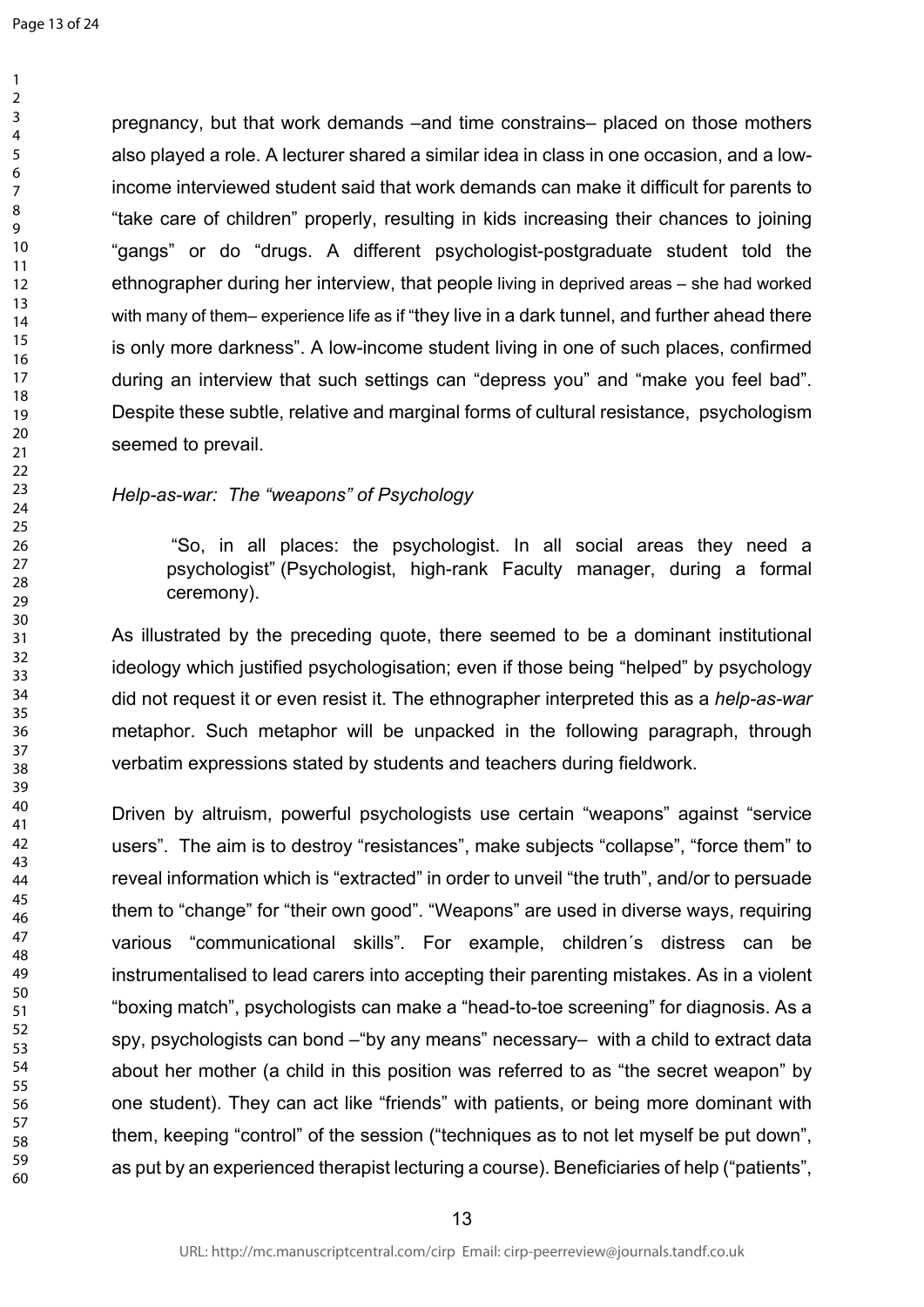"service users" or "clients") are also antagonists to be proven wrong; as expressed by a meme shared by a student on social media: "Psychology is the only business where the client is never right". A practicing psychologist said that in order to help patients to "develop", professionals need to generate in them a "type of crisis". Those not accepting psychology´s help, need to be somehow forced to do so, "for their own good", so they can "develop" by taking them out of their various deficits. If there is any disrespect for their subjectivity, needs or culture, this is just a mere casualty of the war.

On a few occasions, the ethnographer heard an institutional rhetoric praising and prescribing intercultural respect. This is, to respectfully consider subjects´ language, gender, ethnicity and daily schedule. However, this well-intended discourse only occasionally translated into practice. In fact, the opposite seemed to be the unwritten norm.

Most teachers and trainees seemed to share a narrow concept of "culture", considering some cultures "lower" than others. For example, there were at least a few trainees from rural and/or low-income backgrounds who stated that their own communities were "ignorant" and lacked "psychological culture". A different example was that of a teacher who praised intercultural respect, but also demanded their students to "get", "extract", and "capture" data from subjects, even if the later refuse to "collaborate". The teacher, good intentions non-withstanding, once said in class that "the community" would be grateful for whatever "psycho-social" help that is provided: "for them, everything is good", and they will overlook any "mistakes", as lay people are not familiar with "academic indicators". A different example highlights the "higher" place of WEIRD biomedical culture. As put by a clinical teacher, referring to ICD10 and DSM5 diagnoses: despite the existence of "cultural variability", it is "not so serious as to invalidate diagnoses and treatment", thus, there exists "certain universality in the disorders". The same teacher, on a different occasion, echoed this idea by saying that a hypothetical indigenous patient (from the USA) who reported "sadness", really had "depression", but was either unwilling to "express it" or unable to "identify it". On a health-related course, another teacher asked students to delete the only item about respondents' ethnicity from an ad-hoc questionnaire. His reasoning illustrated how notions of cultural identity were superficially approached: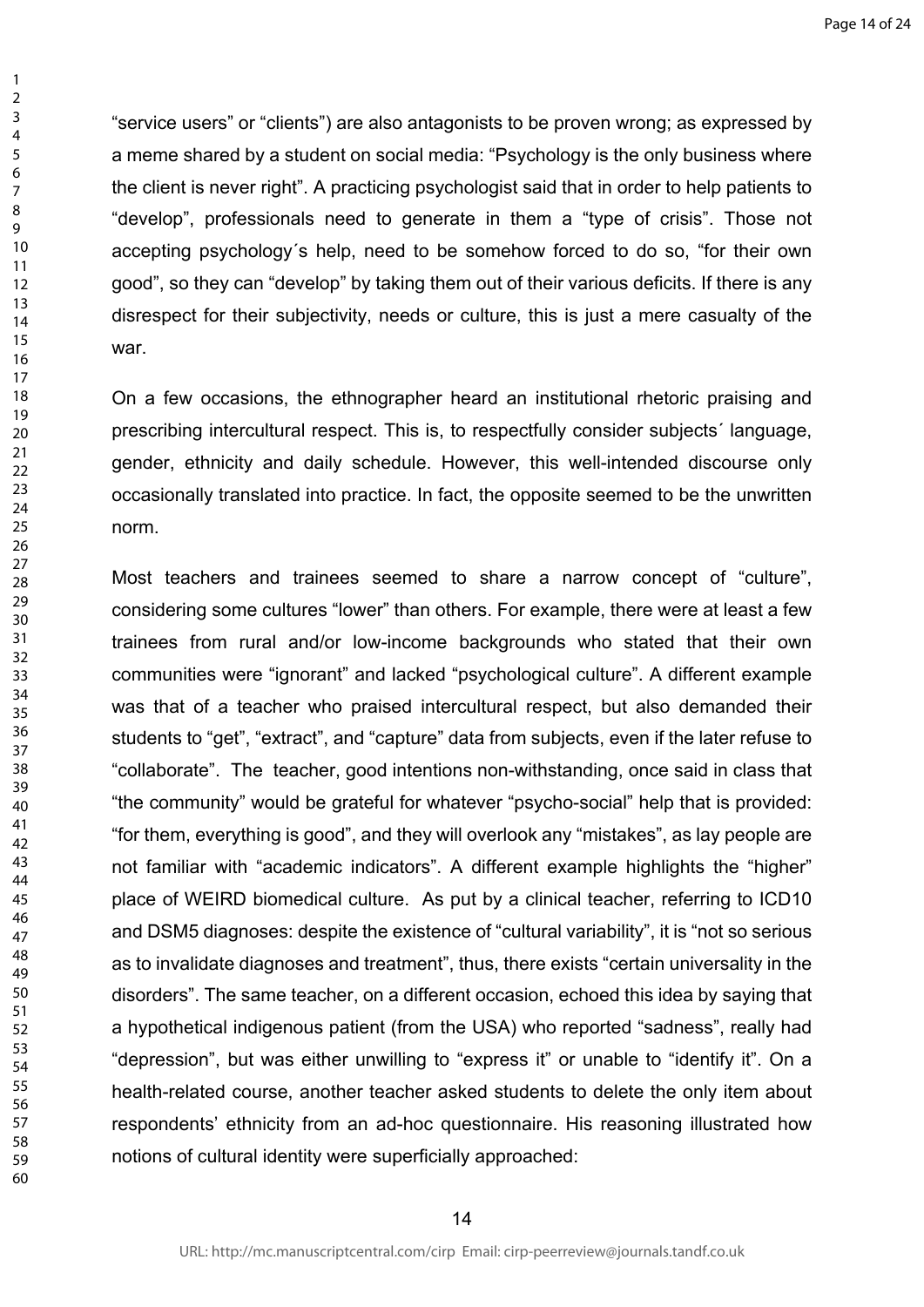"Let´s erase that item, please. Because we are not making a study about the characteristics of the different ethnicities".

By "erasing" cultural identity of its technology, dominant local psychology embodied the universalism inherent in most orthodox WEIRD biomedical epistemologies.

Certain "instruments" were utilised as necessary "weapons". Most of these were "foreign things" –especially from Spain and the USA– used with no discussion on their validity, including their cultural and psychopolitical validity. For example, a teacher once referred to the "D-48" intelligence test in class as a "culture free test", because solving its numerical progressions –presented through domino chips– required no "vocabulary". Obviously, an instrument like the D-48, which "measured" a construct like "intelligence", created in a British military context from the 1940s, and influenced by eugenic and positivist ideas, was not "culture free" (Domino, 1968).

The ethnographer interpreted that most local instruments were shaped by, and shapers of 'help-as-war'. The same seemed to occur with a sort of *meta-instrument*: that of thinking through WEIRD theories which exclude non-logical dimensions of professional selves. For example, a post-graduate student shared in class how, in the past, and as part of an academic assignment, she tried to ignore her rational assumptions when seeing a patient, and open up to her own "feelings" instead. The psychologist said to the classroom: "I don't know what failed, when I first started to apply it, I felt I became, like, *unarmed* as a psychologist".

The influence of coloniality in the meta-instrument of thinking about subjectivity included a major implication: help-as-war shaped the way most teachers and trainees understood "education" and "psychoeducation". Two examples illustrate this, referring to health and community-oriented courses respectively.

# *Example 1*

On the rare occasions when non-professional healing cultures were mentioned on a health-oriented course, it was usually to reinforce its "lower" status. The teacher stated in class that professionals should be familiar with "curanderos" (local folk healers), not as equals, but in order to, instrumentally, "understand the idiocrasy of the people", and be associated with some of the "trust" people had in them. Assuming that nonprofessional healing was irrational, the lecturer argued –relying on reason, "science"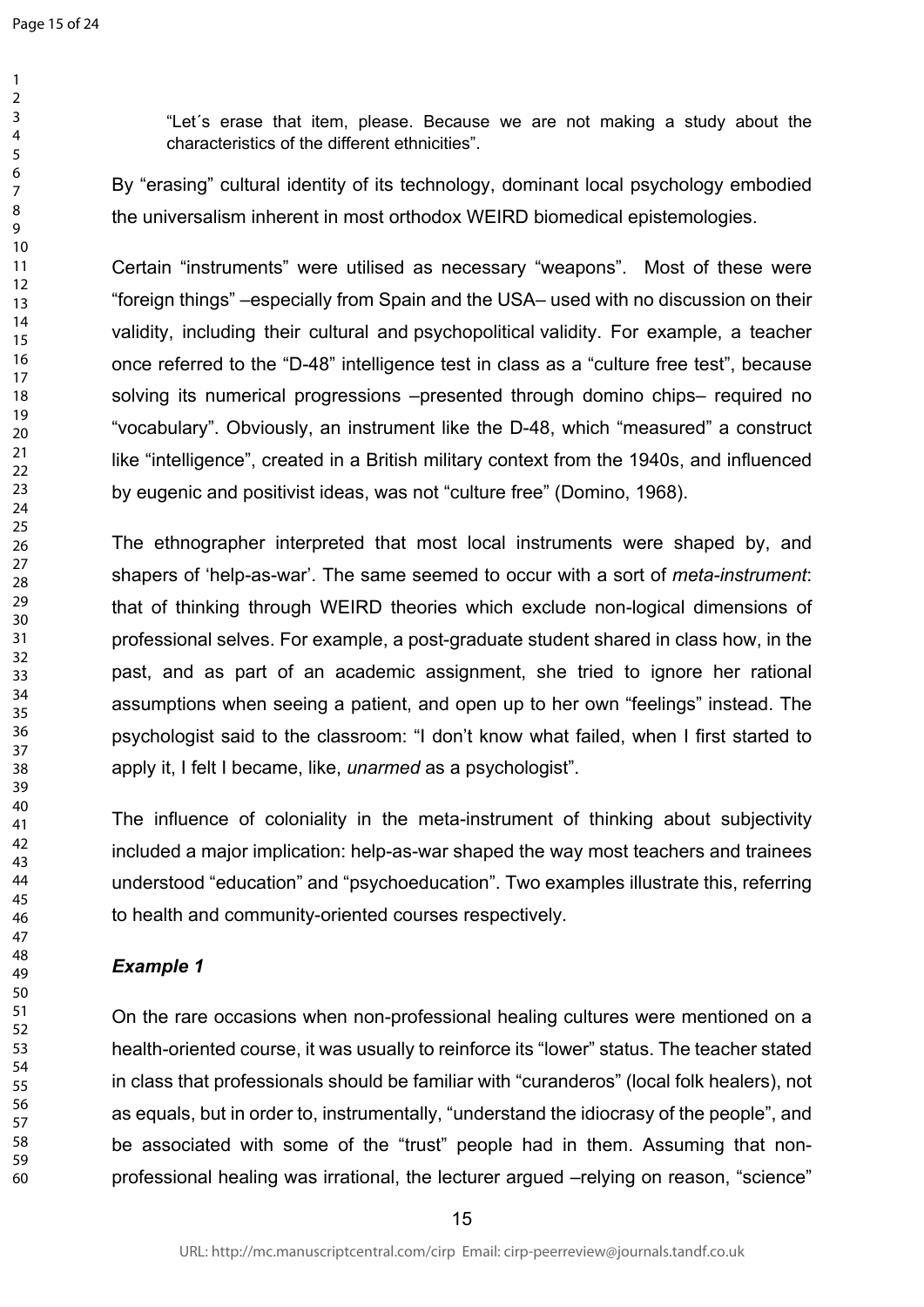and psychiatric diagnoses– that "we must question many things from popular knowledge". For instance, he argued that new-borns "suffer less" with C-sections compared to less "scientific" indigenous birth giving practices. Teacher and students once laughed at the possibility that folk rituals could be effective to treat experiences of mental illness. Answers during interviews seemed to reflect this view. A student, for example, said that if a patient held folk beliefs, she would explain that there "is no significant basis to believe in that". In other cases, students would tolerate such beliefs, as long as they do not interpret them as doing harm, or as a threat to their professional power. As put by a different student: folk healing is "respect-worthy", but "is wrong when it interferes with the role of the psychologist". Psychoeducation –as health promotion and prevention, and as part of therapy– is supposed to change "lower", nonprofessional beliefs.

#### *Example 2*

The second example of psychoeducation interpreted as help-as-war, was that of a two-module community-oriented course, with a theoretical and a practical component (the later taking place through NGOs, in urban neighbourhoods considered "vulnerable"). While the course included some content based on the Latin American critical tradition (e.g., intercultural respect), it also seemed influenced by WEIRD knowledge (e.g., orthodox epidemiology, the "WHO model", a language of "psychosocial" professional "intervention", "empowerment", "risks" and "vulnerability"). During a small informal lunch with trainees held in one such location, before the first "practical" session, the ethnographer asked what was the goal of such intervention. A student replied, with certain resignation and cynicism: "they [teachers] want us to make them [community members] unlearn what they have learnt in their culture". Another student echoed such a view when she was interviewed by the ethnographer, stating that a psychologist "is the only one who can, through `psychoeducation´, teach and help individuals to change perceptions, and those wrong structures, those wrong beliefs that we have". Note the use of "we", which highlights how coloniality was probably influencing the way she thought of her own –allegedly "lower" and "wrong" culture. In this sense, help-as-war was also against herself, and allegedly for her benefit. Paperwork and instrumentalisation were pervasive during the course. As put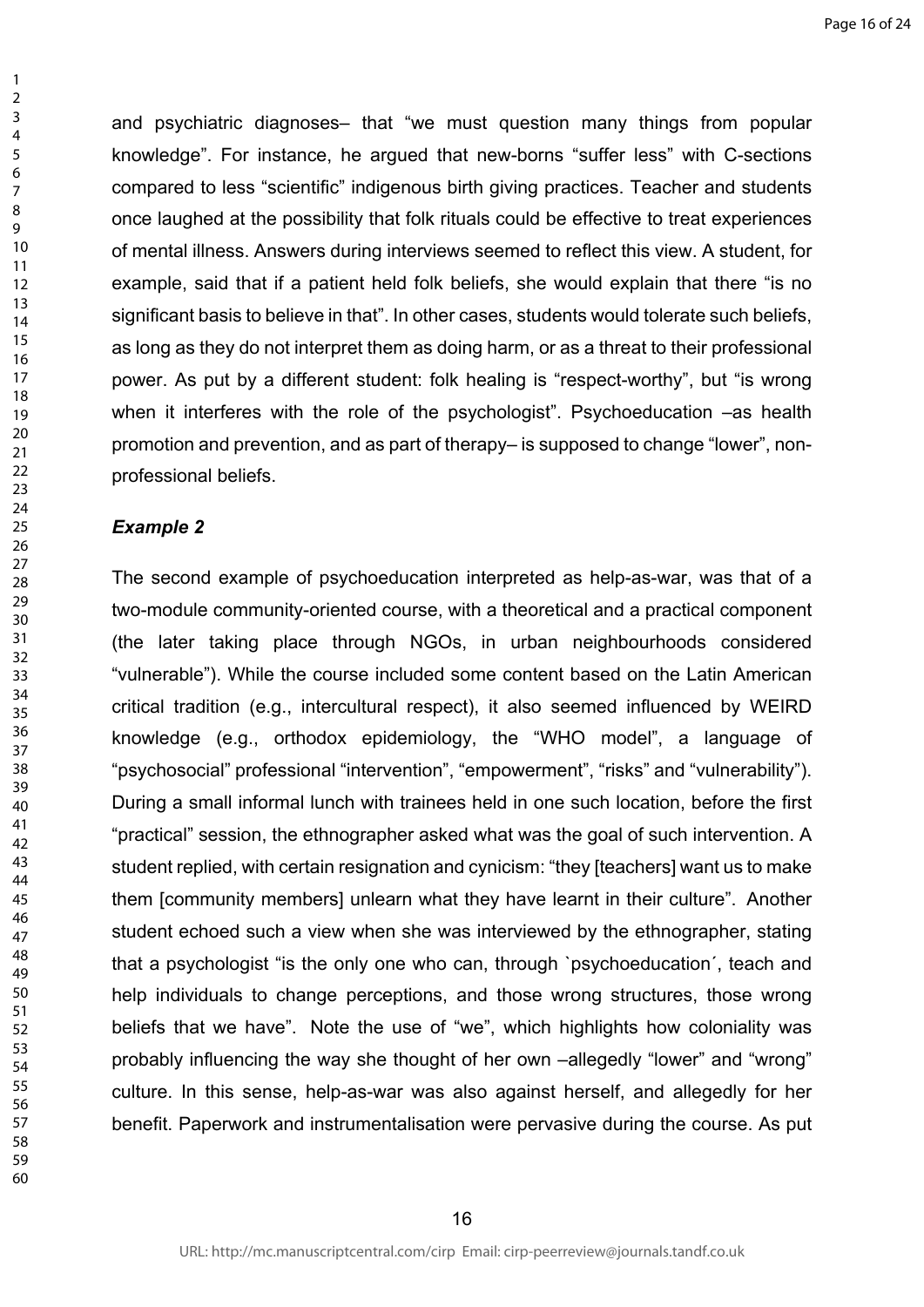by a student, joking during an informal chat, such activities would turn trainees into "PhDs in sociodemographic questionnaires".

Lecturers at the health and community-oriented courses both expressed ideas in class that echoed help-as-war. For example, the health lecturer, said that psychoeducation was also an opportunity to "promote psychology itself". The promotion occurred even if people resisted the WEIRD healing culture of psychology. The community lecturer – who had taught in class about some community members as people with "low cultural level"– sometimes seemed more worried about students completing a set number of "cases", than about social change. On one occasion, a student reported that some "cases" had not attended a particular "talk" because of their work schedules: "we tell them they have to come, and they just have to come", said the trainer, with a firm voice, reinforcing professional power. Psychoeducation, even that of "community psychology", was in place to help people "unlearn" parts of their culture for their own good, even if they did not want to.

Help-as-war was quite influential during the "practical" component of the communityoriented course. Most of the subjects in a community "visited" by students were working class women with busy schedules, which included paid and unpaid (i.e., domestic) labour. Most would "collaborate", accept being interviewed and answered socioeconomic and psychosocial questionnaires. In some cases, this meant asking permission from their bosses to skip a day´s work. An absolute minority of the women would not "collaborate". One of them said to a trainee, who waited at her doorstep: "I do not want you to come in, because you are going to take away my time". This was interpreted through psychologism during supervision: the woman was said to be "hostile" because of "shame" and "fear" of talking about her problems. The student expressed at the supervision session: "I feel like I am *forcing* her", "It was awkward". Most teachers and students, especially when they did not find any explicit "resistance" from people, did not seem troubled by this relationship of "help", one that may have deeper implications than those perceived by local performers.

### **Discussion**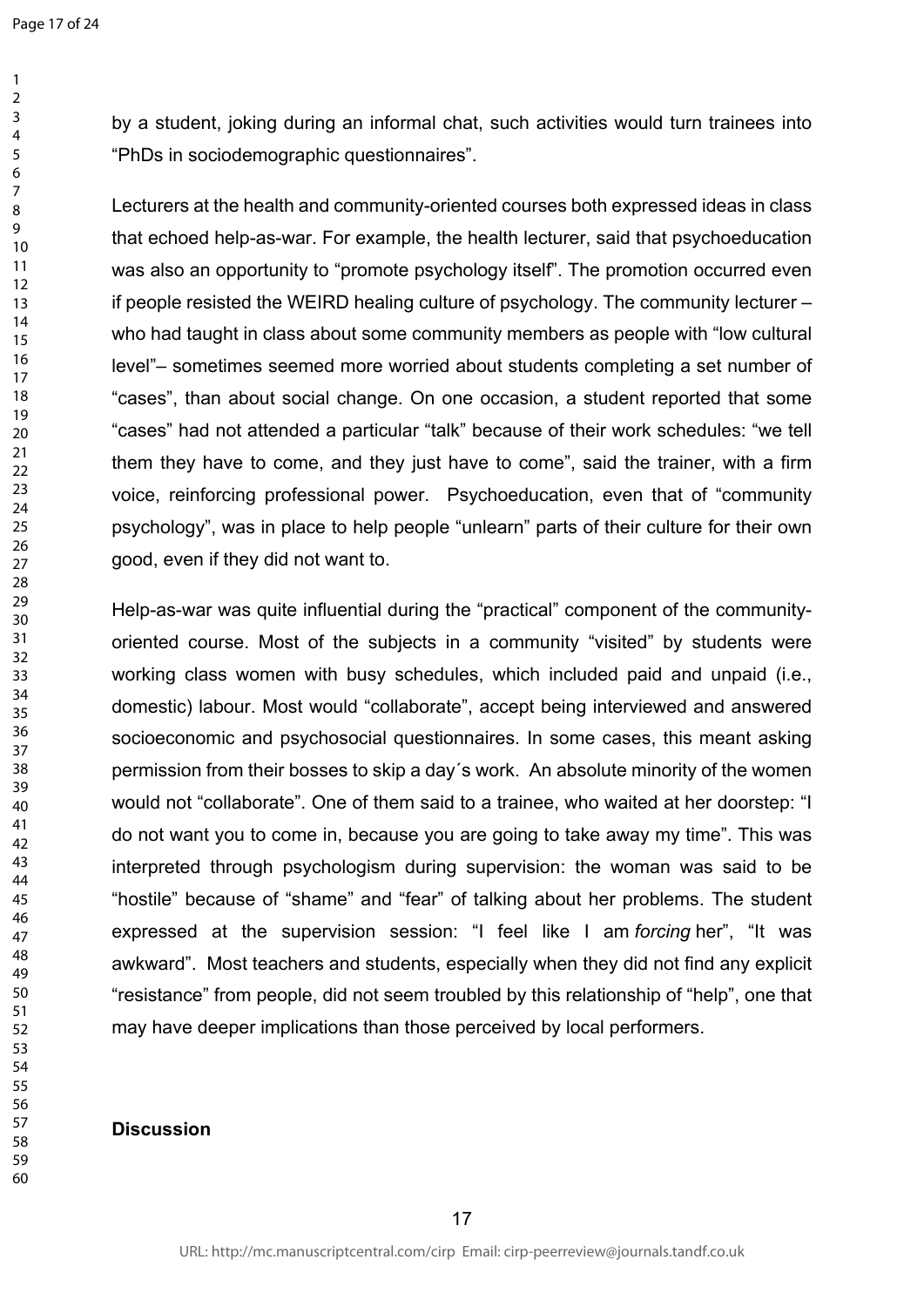Page 18 of 24

Coloniality –and a lack of reflexivity regarding its working– can certainly be interpreted from the evidence presented here, sometimes in very explicit ways. Such evidence supports many international critiques in the fields of psychiatry and psychology (Barrero, 2017; Bracken, Giller, & Summerfield, 2016; Bracken et al., 2012; Callaghan, 2014; Jadhav, 1995; Parker, 2015; Pavón Cuellar, 2017; Teo, 2015). Moreover, coloniality seems to shape the way "community psychology" is locally taught. Thus, it domesticates the critical Latin American tradition, which becomes "formalised and incorporated into conservative `community psychology'" (Parker, 2007:164). These expressions of coloniality can be interpreted as a type of war "in the name of progress" (Mills, 2013:68), which finds little or no criticism by the very agents who –usually inadvertently– embody it. Well-intended psychologists may well collude with this cultural violence, but probably view themselves as benevolent altruists.

It may also be the case that some of the culturally violent practices observed in Ecuador were not the result, mainly, of WEIRD psychological theories shaping rhetoric and practice *per se*, but of institutional lack of funding in the Global South, specially, in institutions funded by the State. Better funding enhances the prospects of improving the technical and ethical qualification of teachers, and enable access to international databases which include both hegemonic and critical literature, among other forms of necessary capital to gain cognitive democracy (Santos, 2014). Existing asymmetries in this sense can also be interpreted as a form of coloniality. As put by Pavón Cuellar (2017), the wealth available in the Global North has been gathered, partially, at "our expense" (p.21), by taking resources that Latin America could have used to improve funding for education and health, among other human rights.

Findings suggests coloniality is not best analysed as a purist and dichotomist matter. For example, the international trend of GMH and EBP seemed rather absent at the strategic site, although –giving the influence of DSM and ICD frameworks– these may permeate the local landscape in the future. No less important, many local professionals may accept there is no "pure diagnoses", and some cultural resistance is present, even if it seems to be relative, possibly marginal, and frequently nonconscious. As subjects become psychologists, they dwell in an acceptance-resistance continuum regarding coloniality –the first being the choice by default (Prilleltensky & Stead, 2012). Sometimes, they may hybridise aspects of both poles. A discursive and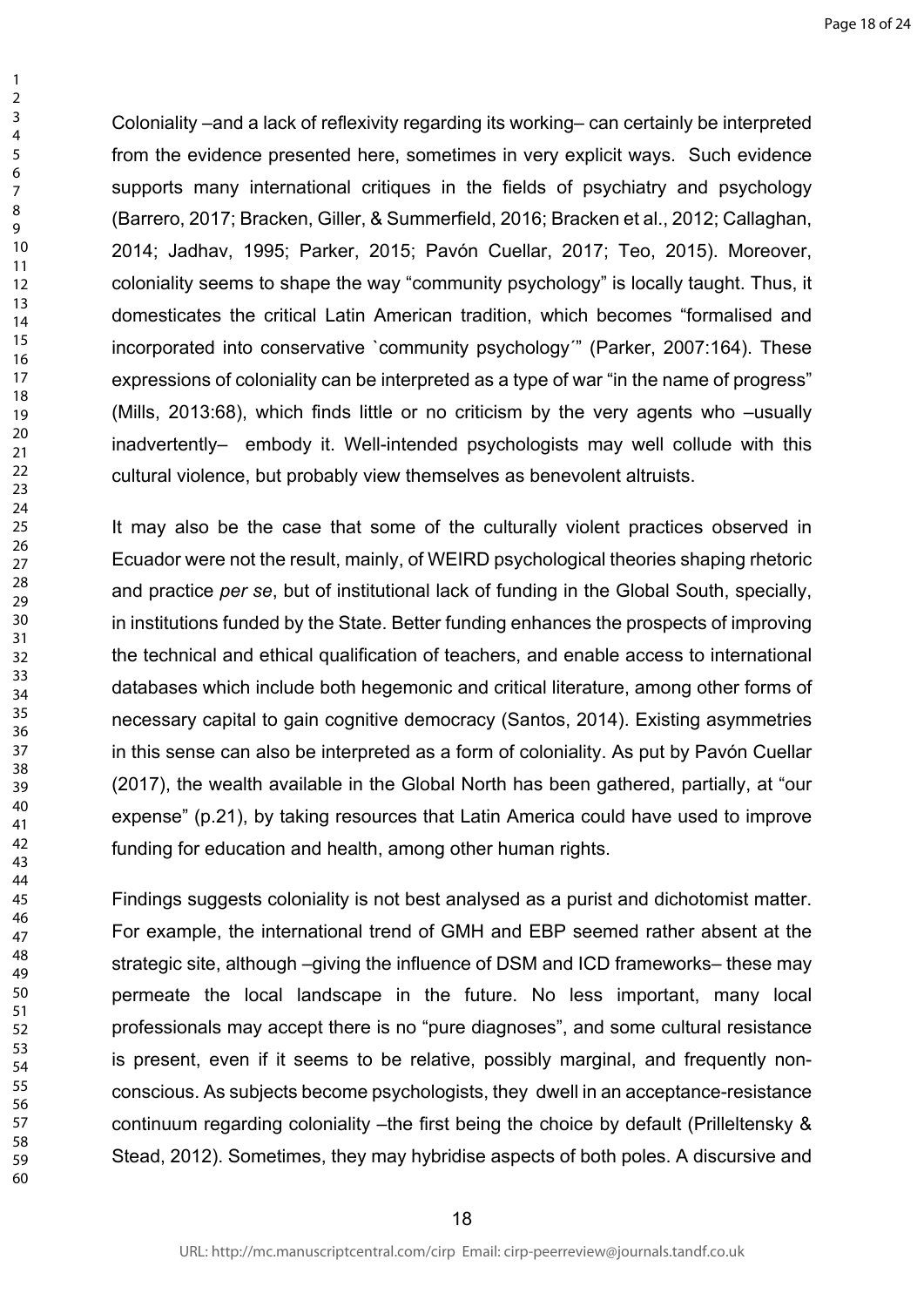analytical device such as help-as-war may aid the task of complementing and deepen armchair theorisation with ideographic research on subject-bound and context-bound construction of specific professional identities.

As with any help and any war, coloniality, its metaphors, and ways of resisting it, are subject to ethical and analytical debates. We suggest that framing coloniality as a "virus" (Mignolo, 2017), is probably unfruitful, unless we assume that viruses operate in complex ways, and also include potential vaccines. This may open up new analytical pathways, and overcome dichotomist categorisations of entire settings, institutions and subjects as absolute agents of either coloniality or decolonisation. A similar approach may be relevant for debates regarding radical politics and intercultural respect. Martín Baró (1998) critiqued certain "extremist postures regarding academic training that in no way make a change possible" (p.147). He also suggested that updating theory can be necessary: as "other information is acquired, some estimations are modified" (Martín Baró, 1990, p. VI). Evoking this idea is *not* meant to decontextualize his critical vein, nor is it a call to neglect psychopolitical validity (Prilleltensky, 2008), or to turn away from 'macro' structures (Ratner, 2015) or even 'radical politics' (Parker, 2007). Instead, it is an invitation to epistemological humility, and to consider diverse ways to analyse and pursue social change (Campbell, 2013).

Many Latin American voices have called for decolonisation (e.g., Mignolo, 2017). In the case of Ecuador, its constitution is explicitly anti-colonial, yet it seemed to have failed to decolonise its knowledge production in a radical sense. This speaks, again, of the complexity of the help-as-war metaphor, and the role of the colonial matrix of power. Powerful institutional structures sustaining the status quo make decolonisation a remarkably difficult process (Dudgeon, Bray, Costa, & Walker, 2017). Thus, many professionals avoid a serious engagement with it, and simply mention "decolonisation" as an empty "evocative and provocative term" (Pillay, 2017:136). In the context of the ethnography reported here, such concepts were not explicitly evoked by participants.

It seems that, mostly, teachers and students in such Ecuadorian institution –as, hypothetically, others in the Global South– seem to be thinking and performing through the influence of the help-as-war metaphor, non-consciously and with scant criticism. Contributing to something close to liberation, and decolonisation, may benefit from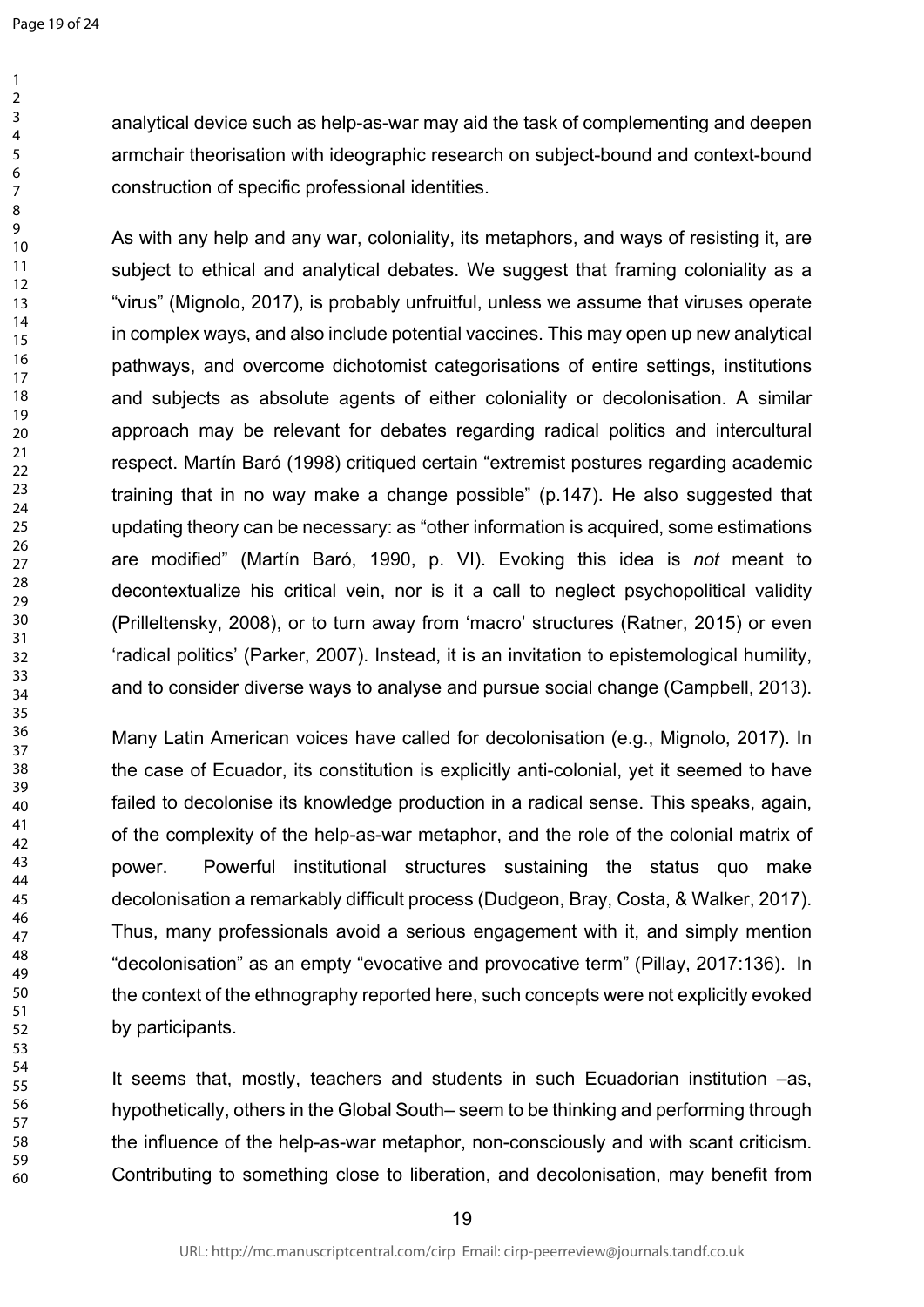enhancing group consciousness (Freire, 1970), with the possibility of utilising the helpas-war metaphor itself as a re-signified strategy for resistance, if specific groups of psychologists in each particular setting decide to do so. Given the complexity and open-ended nature of the ethnographic evidence presented here, this is expected to enable constructive dialogues and actions, both globally and locally.

We agree with a pragmatic approach to the decolonisation of society in general, and the decolonisation of psychiatry and psychology in particular. This implies accepting "enabling contradictions" (Santos, 2014): North-South and South-South dialogues which may include integrating diverse –sometimes contradictory– theories and practices with the goal of achieving social and cognitive justice. In order to do this, we may need to embrace "messy pragmatics" (Pillay, 2017:139), avoid the idealisation of "precolonial realities" (Teo, 2015:249), and take seriously the difficulty of any type of liberating decolonial project in spaces for psychology (e.g., Carolissen et al., 2017), and other professionals related to mental health. By doing so, we may "amplify shortterm resistances and do things differently", including a critical scrutiny of higher education structures and processes (Pillay, 2017:136-137). In fact, such an approach is key, if we agree with the rather provocative view that any university can operate as a "postcolonial fortress" (Pillay, 2017:139). In order to advance such a project, there is an urgent need for more situated evidence that allows the emergence of new analytical pathways.

### **Conclusion**

Relying on ethnographic data, the authors of this paper interpret the salient presence of coloniality in the field of Latin American psychology. Such coloniality manifests itself in diverse ways, including the training of Ecuadorian psychologists and, hypothetically, of other professionals concerned with mental health in Latin America and the wider Global South. While facing this major challenge, findings also highlight how coloniality involves complex, non-essentialist, non-binary, subject-bound and context-bound processes shaped by power. Thus, echoing existing arguments, the metaphor of helpas-war is proposed as a discursive and analytical tool to address such complexity. Critical theory is vital to unpack cultural processes related to psychiatry and psychology, in Latin America, and elsewhere. While acknowledging this, findings also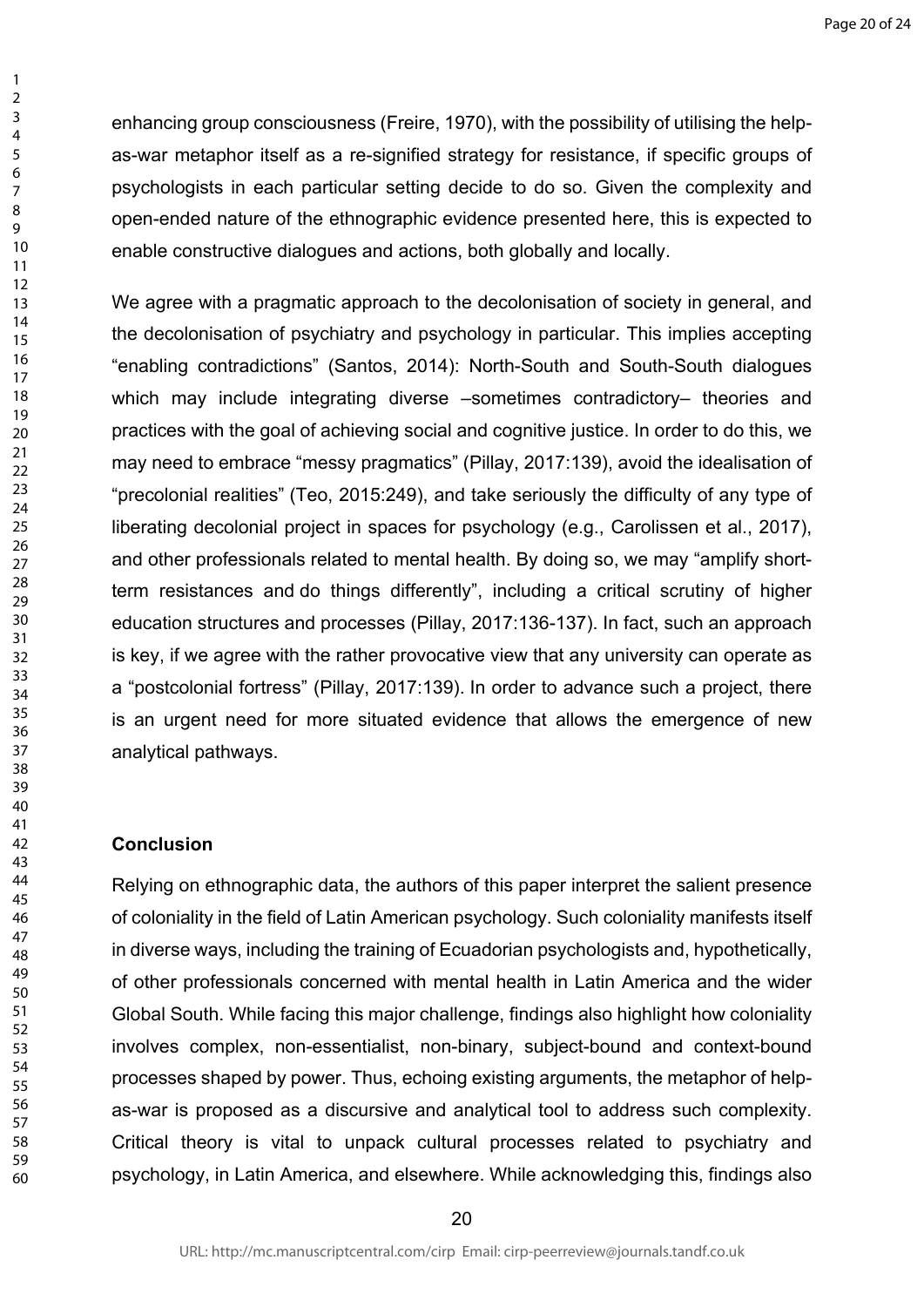underline the value of situated evidence –with sufficient cultural and psychopolitical validity– as a means to address analytical and ethical deadlocks derived from purist armchair theorisation. Such a project may contribute to a pragmatic approach to decolonisation and related processes of liberation, while accepting a diversity of analyses and practical actions with potential for advancing the construction of global and local cognitive justice.

### **Acknowledgments**

The authors are extremely grateful to all informants for help during the course of this ethnographic enquiry. We also wish to thank Joanna Moncrieff -secondary supervisor for Manuel Capella´s PhD- and David Goldberg, whose scholarly input helped us refine some of the ideas presented in this paper.

## **Declaration of interest**

The authors report no conflict of interests. The first author was funded from a PhD grant by SENESCYT / IFTH (2014-2017). The second author supervised this research. Details on the reported data have been anonymised due to ethical requirement. The authors alone are responsible for the content and writing of the paper This research was approved by UCL Research Ethics Committee and by the local training institution where the ethnography was conducted.

# **References**

- Barrrero, E. (2017). *La psicología como engaño ¿adaptar o subvertir?* Bogota, Colombia: Ediciones Cátedra Libre.
- Bracken, P., Giller, J., & Summerfield, D. (2016). Primum non nocere. The case for a critical approach to Global Mental Health. *Epidemiology and Psychiatric Sciences*, *25*(6), 506–510. http://doi.org/10.1017/S2045796016000494
- Bracken, P., Thomas, P., Timimi, S., Asen, E., Behr, G., Beuster, C., … Yeomans, D. (2012). Psychiatry beyond the current paradigm. *British Journal of Psychiatry*, , 430–434. http://doi.org/10.1192/bjp.bp.112.109447
- Callaghan, J. (2014). Professions and professionalization. In T. Teo, *Encyclopedia of Critical Psychology* (pp. 1509–1515). New York, NY: Springer.
- Campbell, C. (2013). Community mobilisation in the 21st century : Updating our theory of social change ? *Jounal of Health Psychology*, *19*(1), 46–59.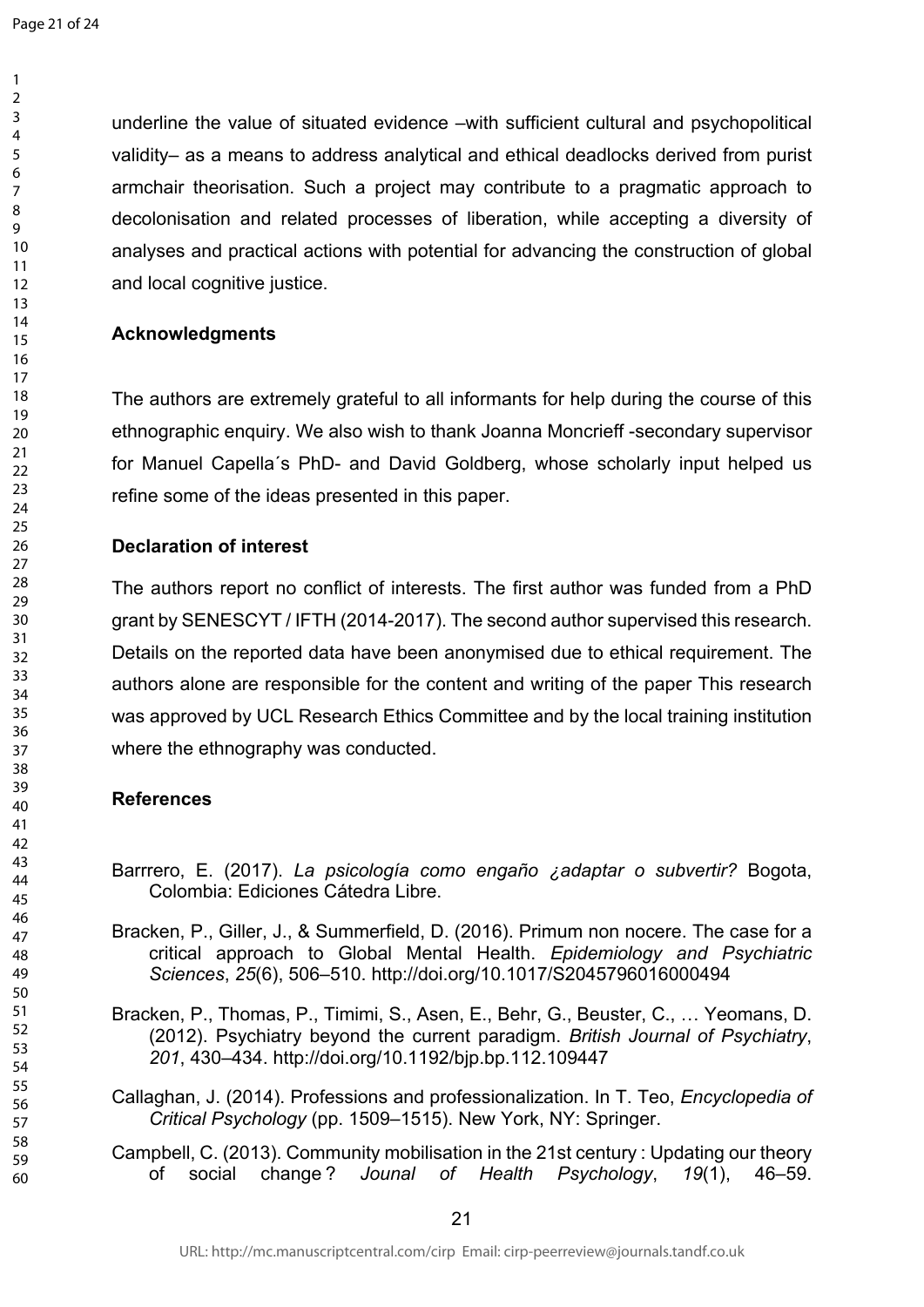http://doi.org/10.1177/1359105313500262

- Capella, M. (2019). *Becoming psychologists in Ecuador: A critical ethnography of trainees´ professional identity*. University College London.
- Capella, M., & Andrade, F. (2017). Hacia una psicología ecuatoriana: una argumentación intergeneracional sobre la importancia de la cultura y la glocalidad en la investigación. *Teoría y Crítica de La Psicogía*, *9*, 173–195.
- Capella, M., Jadhav, S., & Moncrieff, J. (2019). Violence, history and collective memory: Implications for mental health in Ecuador. *Transcultural Psychiatry*. http://doi.org/10.1177/1363461519834377
- Carolissen, R., Canham, H., Fourie, E., Graham, T., Segalo, P., & Bowman, B. (2017). Epistemological resistance towards diversality: Teaching Community Psychology as a decolonial project. *South African Journal of Psychology*, *47*(4), 495–505. http://doi.org/10.1177/0081246317739203
- Constitution of the Republic of Ecuador (2008). Retrieved from http://www.asambleanacional.gov.ec/documentos/constitucion\_de\_bolsillo.pdf
- Cruza-Guet, M.-C., Spokane, A. R., Leon-Andrade, C., & Borja, T. (2009). Diversity, hegemony, poverty, and the emergence of counseling psychology in Ecuador. In L. H. Gerstein (Ed.), *International handbook of cross-cultural counseling: Cultural assumptions and practices worldwide.* (pp. 393–401). Thousand Oaks, CA, US: Sage.
- de Vos, J. (2012). *Psychologisation in times of globalisation*. London, UK: Routledge.
- Domino, G. (1968). Culture-free tests and the academic achievement of foreign students. *Journal of Consulting and Clinical Psychology, 32*(1), 102. [https://doi.org/10.1037/h0025461](https://psycnet.apa.org/doi/10.1037/h0025461)
- Dongen, E. Van, & Fainzang, S. (1998). Medical anthropology at home: Creating distance. *Anthopology & Medicine*, *5*(3), 245–250.
- Dudgeon, P., Bray, A., Costa, B. D., & Walker, R. (2017). Decolonising Psychology : Validating social and emotional wellbeing. *Australian Psychologist*, *52*, 316–325. http://doi.org/10.1111/ap.12294
- Fairgclough, N. (2013). *Critical discourse analysis: The critical study of language*. New York: Routledge.
- Fine, M. (2012). Troubling calls for evidence: A critical race, class and gender analysis of whose evidence counts. *Feminism and Psychology*, *22*(1), 3–19. http://doi.org/10.1177/0959353511435475
- Freire, P. (1970). *Pedagogy of the opressed*. New York, NY, US: Herder and Herder.

Jadhav, S. (1995). The ghostbusters of psychiatry. *The Lancet*, *345*, 808–810.

Jadhav, S., Jain, S., Kannuri, N., Bayetti, C., & Barua, M. (2015). Ecologies of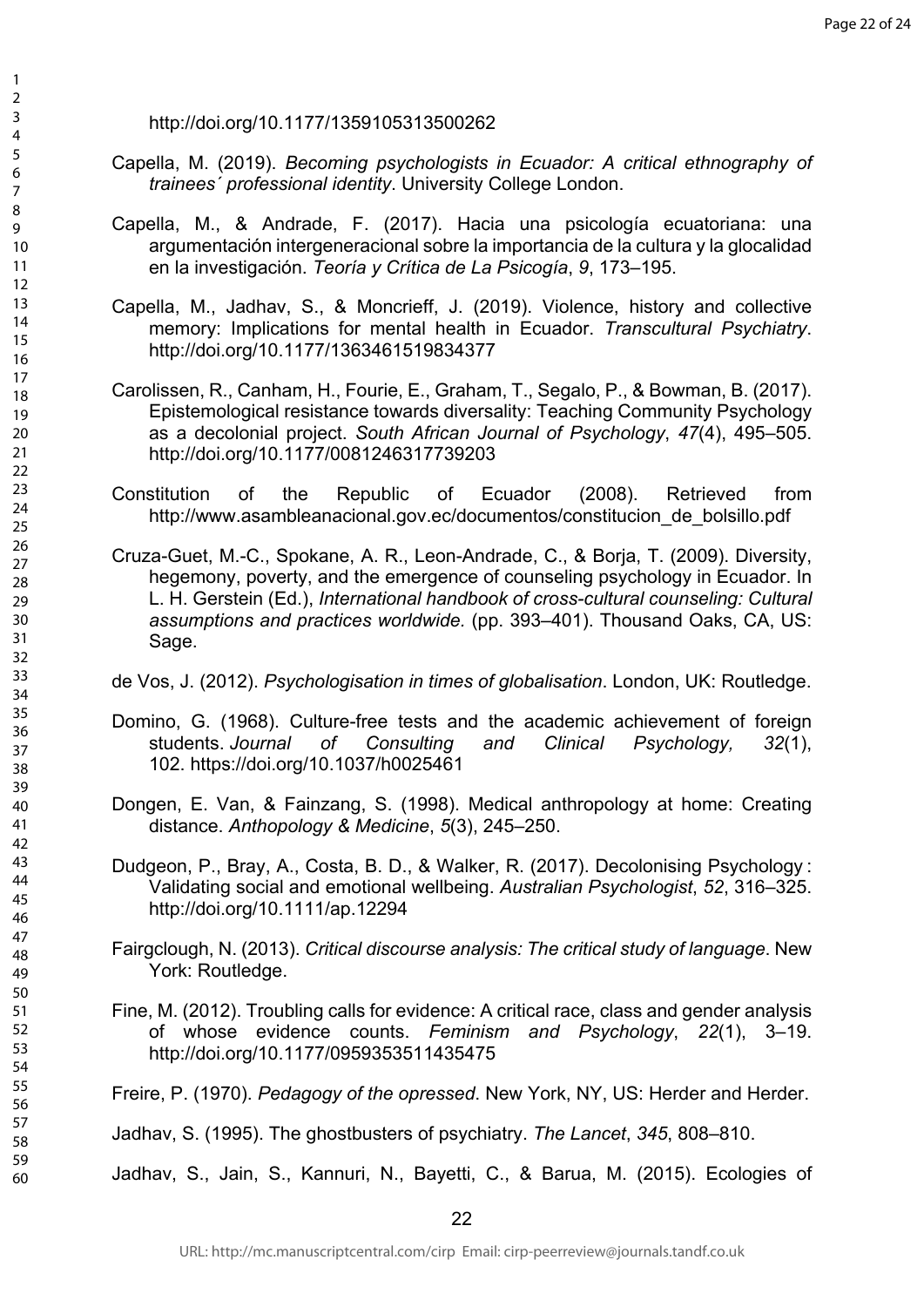| suffering. Mental health in India. Economic and Political Weekly, L(20).                                                                                                                                                                    |
|---------------------------------------------------------------------------------------------------------------------------------------------------------------------------------------------------------------------------------------------|
| Jain, S., & Orr, D. (2016). Ethnographic perspectives on global mental health.<br>Transcultural Psychiatry,<br>$53(6)$ ,<br>685-695.<br>http://doi.org/10.1177/1363461516679322                                                             |
| Klein, E., & Mills, C. (2017). Psy-expertise, therapeutic culture and the politics of the<br>personal in development, 18(9), 1990-2008. Third World<br>Quarterly.<br>http://doi.org/10.1080/01436597.2017.1319277                           |
| Lakoff, G., & Johnson, M. (2003). Metaphors we live by. London, UK: The University<br>of Chicago Press.                                                                                                                                     |
| Madison, D. S. (2005). Critical ethnography: Method, ethics, and performance.<br>Thousand Oaks, CA, US: Sage.                                                                                                                               |
| Marcus, G. E. (2009). Multi-sited ethnography: Notes and queries. In M.A. Falzon<br>(Ed.), Multi-sited ethnography: Theory, praxis and locality in contemporary<br>research (pp. 181–196). Farnham, UK: Ashgate.                            |
| Martín-Baró, I. (1986). Hacia una psicología de la liberación. Boletín de Psicologia,<br>22, 219-231.                                                                                                                                       |
| Martín-Baró, I. (1990). Acción e ideología: psicología social desde Centroamérica.<br>San Salvador, El Salvador: UCA.                                                                                                                       |
| Martín-Baró, I. (1998). Psicología de la liberación. Madrid, Spain: Trotta.                                                                                                                                                                 |
| Mignolo, W. (2017). Coloniality is far from over, and so must be decoloniality. Afterall:<br>A Journal of Art, Context and Enguiry, 43, 38-45. http://doi.org/10.1086/692552                                                                |
| Mills, C. (2013). Decolonizing Global Mental Health: The psychiatrization of the<br>majority world. London, UK: Routledge.                                                                                                                  |
| Ministerio de Salud Pública. (2014). Plan estratégico nacional de salud mental. Quito,<br>Ecuador.                                                                                                                                          |
| Moane, G. (2014). Liberation psychology. In T. Teo (Ed.), <i>Encyclopedia of Critical</i><br>Psychology (pp. 1079–1084). Springer.                                                                                                          |
| from<br>Panamerican Health<br>Organization. (2012).<br>Ecuador.<br>Retrieved<br>http://www.paho.org/salud-en-las-americas-<br>2012/index.php?option=com content&view=article&id=40%3Aecuador&catid=2<br>1%3Acountry-chapters&Itemid=149⟨=es |
| Parker, I. (2007). Revolution in psychology: Alienation to emancipation. London, UK:<br>Pluto Press.                                                                                                                                        |
| Patel, V. (2012). Global Mental Health: From science to action. Harvard Review of<br>Psychiatry, 20(1), 6-12. http://doi.org/10.3109/10673229.2012.649108                                                                                   |
| Pavón Cuéllar, D. (2017). Capitalismo y psicología crítica en Latinoamerica: del                                                                                                                                                            |